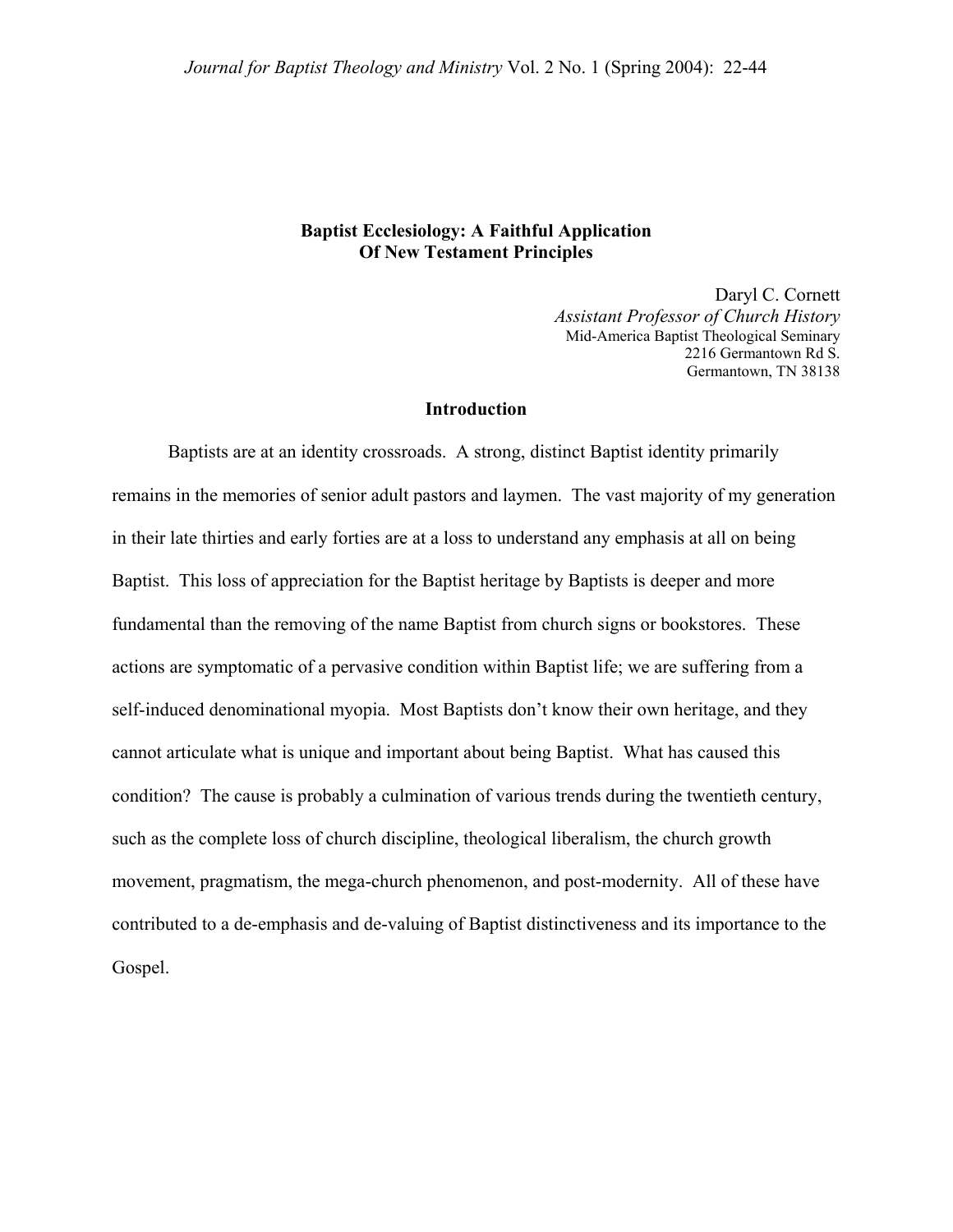Recent publications evidence an awakening of sorts in Baptist life to this present denominational identity crisis.<sup>[1](#page-1-0)</sup> The specific crisis that has worked to bring about this recent flurry of activity is that more and more Baptist pastors and congregations have either implemented or are currently entertaining the idea of employing elders (ruling or leading) in addition to the traditional offices of pastors and deacons. This has served as the splash of cold water on the face of a theologically slumbering denomination. Baptist pastors and leaders are asking interesting questions about church polity. Many are wondering if an emphasis on Baptist identity is adverse to effective evangelism and church growth. Some are struggling with the historic differences between congregational and presbyterian church polities. Many are sincerely seeking to discern what the New Testament teaches concerning the polity of the local church.

This essay seeks to address these issues by examining the historical and biblical differences between the Baptist and Presbyterian traditions. After a brief overview of ecclesiological development in Christian history, this discussion narrows to these two differing Protestant groups for two reasons. First, an exhaustive examination of all the various Protestant traditions would be overly tedious, unnecessary, and too long. As distant cousins, Baptists share a more common ancestry with Presbyterians than other traditions, but like any extended family,

<span id="page-1-0"></span><sup>&</sup>lt;u>1</u> Recent publications from Broadman & Holman are *Who Rules the Church?: Examining Congregational Leadership and Church Government* by Gerald P. Cowen (2003), *More Than Just a Name: Preserving our Baptist Identity* by R. Stanton Norman (2001), and *Why I am a Baptist*, eds. Tom J. Nettles and Russell D. Moore (2001). Previous to these titles, Broadman & Holman released a revised version of James Sullivan's *Baptist Polity* in 1998. The Center for Church Reform recently published a collection of essays and historic documents, *Polity: Biblical Arguments on How to Conduct Church Life*, ed. Mark E. Dever (2001). In addition, The Baptist Standard Bearer is in the process of publishing a series of reprints entitled *The Baptist Distinctives Series*. Just a casual perusal of Southern Baptist literature about Baptist distinctiveness evidences the decline of denominational emphasis during the second half of the twentieth century, particularly the last twenty years. During the 1980s and 1990s most monographs concerning Baptist distinctiveness came from presses publishing moderate Baptist authors, such as Judson, Mercer, and Smyth and Helwys. Moody Press, not Southern Baptists, originally published the influential book *Baptists and the Bible* by L. Russ Bush and Tom J. Nettles in 1980. However, its 1999 revised edition was picked up by the new "more conservative" Broadman & Holman. The Sunday School Board (Convention Press) consistently published books and study guides on Baptist distinctives in the first half of the twentieth century. Currently, LifeWay offers *Basics for Baptists* (1989) discipleship curriculum. However, there is presently marginal concern for Baptist identity and doctrine reflected in LifeWay publications.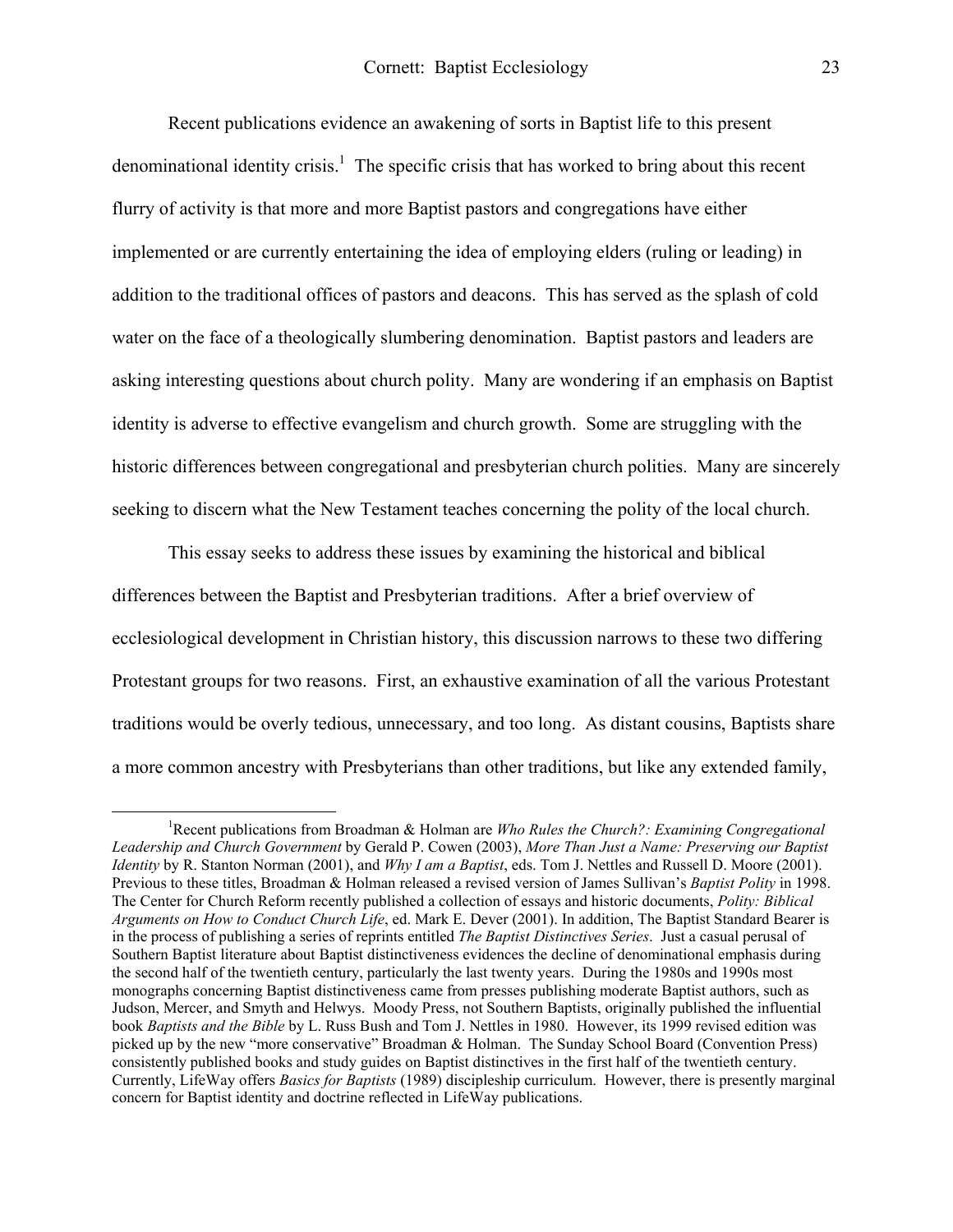find their differences often significant. Differences between Baptists and Presbyterians are solely ecclesiological. Secondly, the current flirtation of some Baptist pastors and leaders with the elder-rule model makes this particular pairing not only historically relevant but of timely importance. A natural question arises because of the common Reformation commitments of the two traditions mixed with their ecclesiological differences. Which model is correct? Or for Baptists, the question is better stated: Which model is more congruent with biblical precedent? Herein lies the dilemma. A major reason that we continue to have disagreement in the area of ecclesiology is because no clear institutional model exists in the New Testament. George Eldon Ladd wrote, "The *ekklēsia* was not what it is today: an organized institution. It was a small, open fellowship of Jews within Judaism. . . . It is obvious that there is no uniform pattern of government in Acts."<sup>[2](#page-2-0)</sup> I agree with Ladd's assessment. However, it is possible and beneficial to evaluate the Baptist and Presbyterian traditions by how well each incorporate certain New Testament principles that relate to the church. I believe a careful examination of the biblical witness reveals that Baptist polity conforms best to New Testament principles related to church organization and practice, but not to an explicit model. Furthermore, these principles have significant implications for creating the context in which the Gospel of Jesus Christ is most effectively proclaimed.

## **The Reformed and Baptist Traditions**

The Reformation of the sixteenth century challenged the hierarchical structure of authority of the Roman Catholic Church—a system of highly centralized organization that had a thousand years of tradition. This challenge was not easily made, and it did not happen without a significant spilling of blood. In the end European Christianity was no longer catholic.

<span id="page-2-0"></span> $\frac{1}{2}$ George Eldon Ladd, *A Theology of the New Testament*, rev. ed. (Grand Rapids: Eerdmans, 1993), 388-89.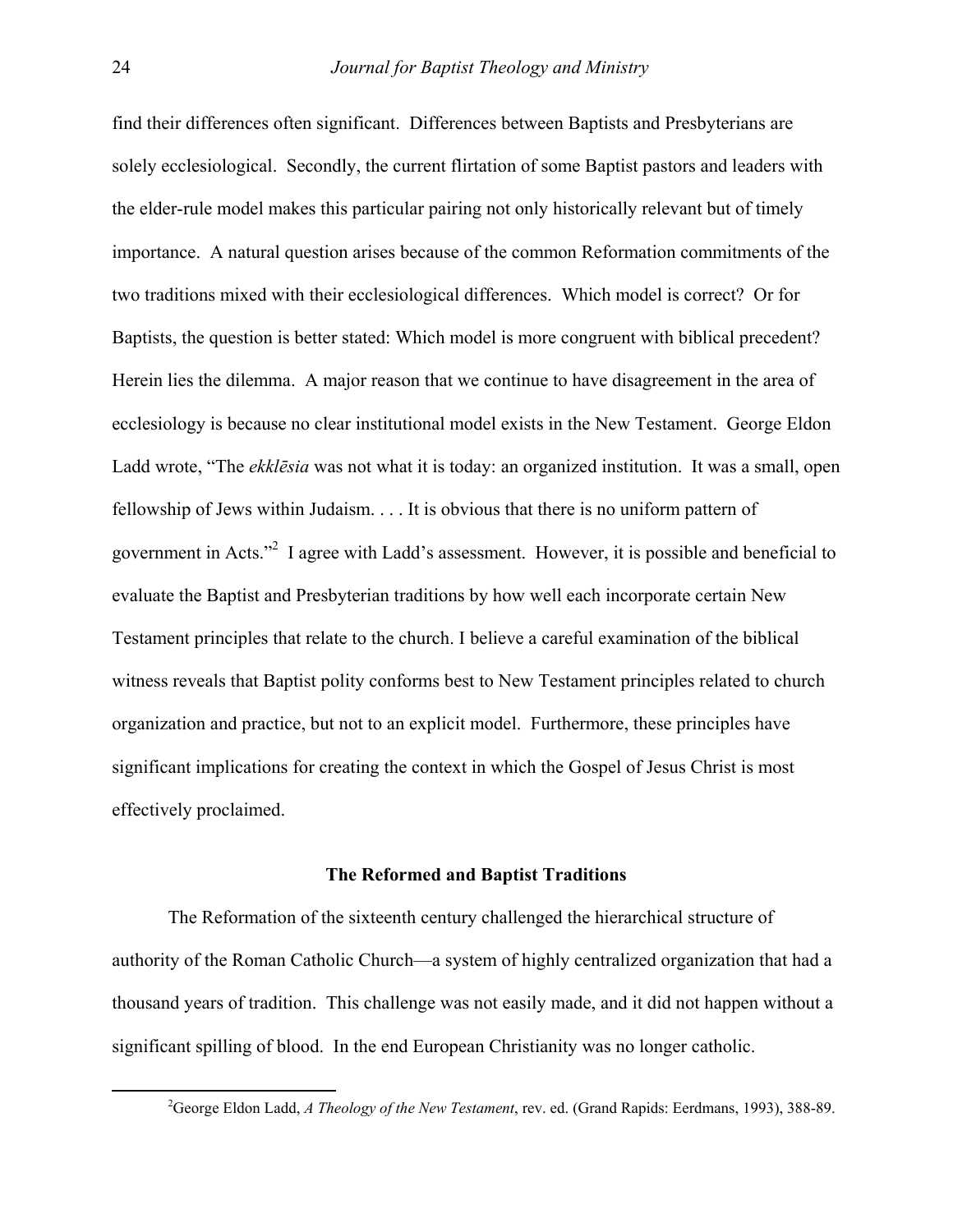Begrudgingly the Roman church and European authorities had to accept the reality of the new, multi-faceted face of Christianity. In short time these Protestants were discovering serious disagreements among themselves. Issues concerning the Lord's Supper, baptism, and church organization only headlined a long list of differences that began to emerge.

Two prominent streams of ecclesiology among Protestants that became dominant in this boiling caldron of ideas were Presbyterianism and Congregationalism. The first is rooted in the Protestant church in Geneva led by John Calvin, which over time became specifically acknowledged as the Reformed tradition. Presbyterianism, as it was known in Britain and America, was further shaped by English Puritanism. The roots of Congregationalism are found in the broader movements of Anabaptism, English Separatism and English Puritanism, which all appear to have informed the Baptist tradition.

John Calvin introduced his *Articles concerning the Organization of the Church and Worship* to the ruling authorities of Geneva in 1537. Throughout the proposal, Calvin's emphasis was on his desire for the church in Geneva to follow the precepts of scripture in its organization and activity. He reiterated this in his *Institutes of the Christian Religion* when he wrote, "He [Christ] alone should rule and reign in the church as well as having authority or preeminencein it, and this authority should be exercised and administered by his Word alone."<sup>3</sup>

According to Calvin, the Bible prescribed four offices for the government of the church. These included pastors, doctors, elders and deacons. In the *Institutes* Calvin references Ephesians 4:11 as a clear delineation of the governing positions within the church. This passage mentions apostles, prophets, evangelists, pastors and teachers. Calvin contended that the first three of these offices were used at the beginning of Christ's kingdom, and he "now and again

<span id="page-3-0"></span> <sup>3</sup> <sup>3</sup>John Calvin, *Institutes of the Christian Religion*, ed. John T. Mecneill, trans. Ford Lewis Battles, Library of Christian Classics, vol. 20 (Philadelphia: Westminster, 1960), IV. III. 1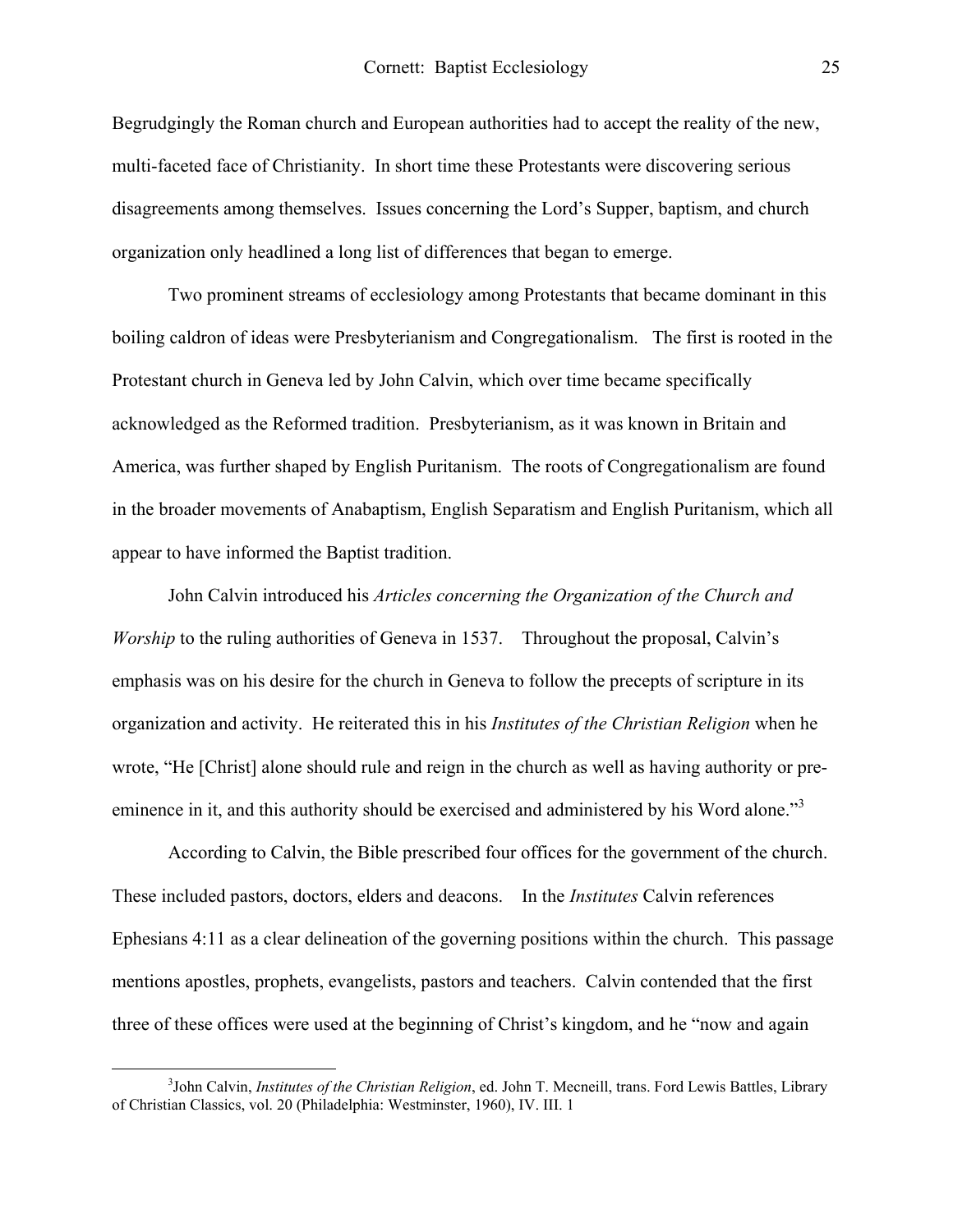revives them as the need of the times demands." The last two, pastors and teachers, he claims constitute "an ordinary office in the church."<sup>4</sup> Teachers have the responsibility to give sound interpretation of scripture. Pastors have this duty as well, but also the responsibilities of discipline, administering the sacraments, and giving warnings and exhortations to the congregation.

Calvin asserted that the terms *episkopos* and *presbuteros* appear interchangeable in the New Testament. Bishop and elder, Calvin understood, were labels for "all who carry out the ministryof the Word."<sup>5</sup> Within the broader title of bishop or elder are subcategories of pastor, teacher (doctor) and ruling elder. Pastors were the overseers and preachers of the congregation positioned at the top of the ecclesiastical hierarchy of Geneva. Doctors were men selected to teach doctrine. A Doctor of the church could be one selected to lecture in the Old or New Testament to adult men. However, a Doctor of the church could also be an instructor of children.

Calvin rejected the continuation of certain gifts mentioned in the New Testament, such as miracles, healing, and tongues.<sup>[6](#page-4-2)</sup> However, in passages such as Romans 12:8 and 1 Corinthians 12:28, Calvin perceived evidence for his classification of governors and servants of the church. These two areas translate respectively into the positions of elders and deacons.

The governors of the church, or elders, are chosen from among the people and given charge with the pastors to rule the church with "jurisdiction over the correcting of faults."<sup>[7](#page-4-3)</sup> Elders were a group of men elected to serve as the moral watchdogs of the church. These were

<span id="page-4-1"></span><span id="page-4-0"></span><sup>5</sup>Ibid.

 $\frac{1}{4}$  $\rm ^4Ibid., IV. III. 4.$ 

<span id="page-4-2"></span><sup>6</sup> First Corinthians 12:28

<span id="page-4-3"></span><sup>7</sup> *Institutes*, IV. III. 8.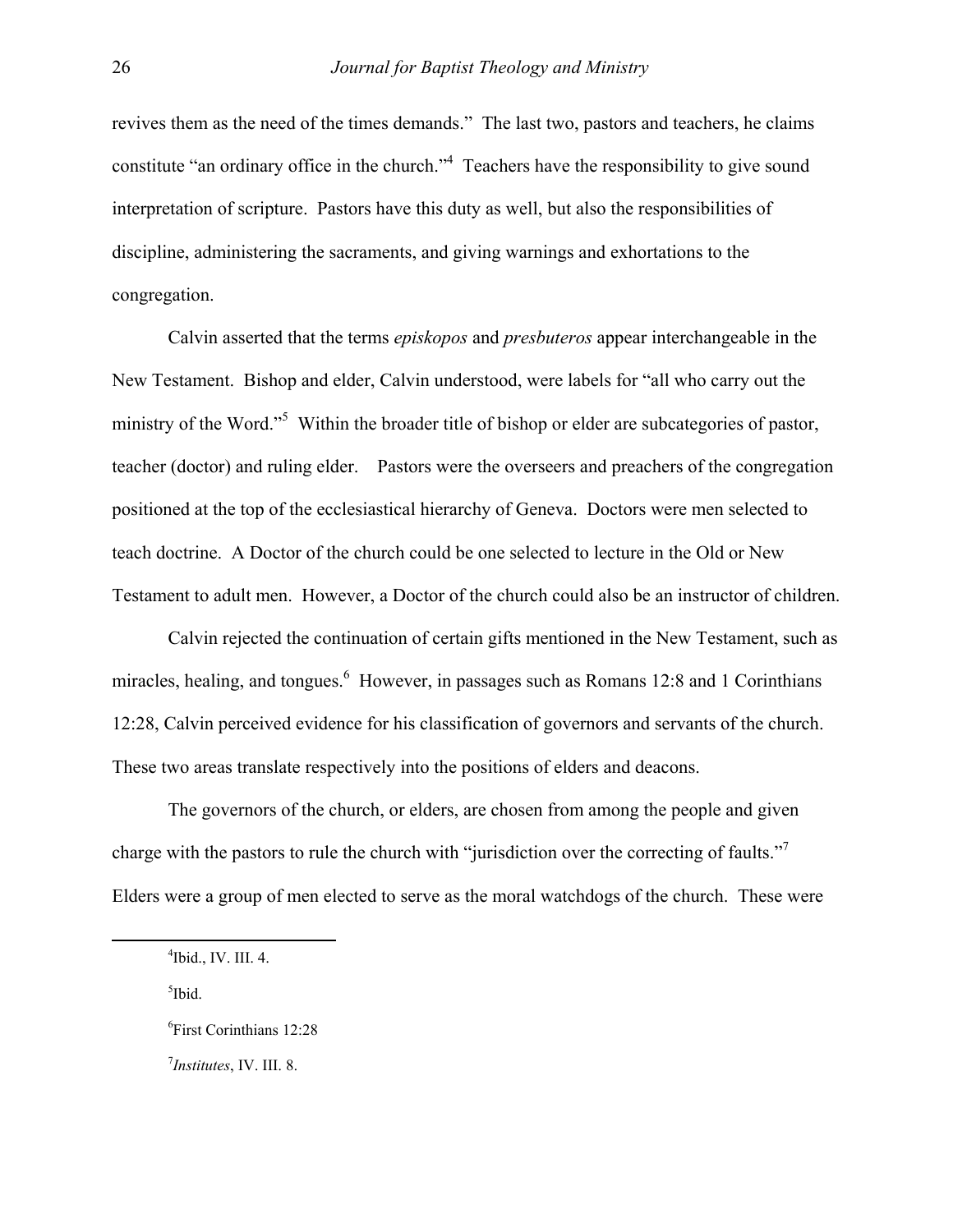to be spiritual men whose primary job was "to keep an eye on everybody." In Calvin's church the elder's role was distinctly linked to the church's practice of discipline.

The servants of the church, or deacons, were of two kinds. The first relates to those "who give" and the second relates to those "who show mercy" of Romans 12:8. The first kind was given charge over benevolence in which goods or money was acquired and managed by the church for the poor and needy. In Geneva this duty included the management of the hospital of the city. The second kind of deacon was the one commissioned to go out to the homes and minister to the sick, poor, and needy. $<sup>8</sup>$  $<sup>8</sup>$  $<sup>8</sup>$  These were the deacons who made house calls.</sup>

The primary concern for Calvin was order within the church. His application of the New Testament to church government was designed to create stability. In an age of disorder and uncertainty in the life of the church, Calvin sought a way in which to allow the people of God to manage effectively the affairs of the church. He wrote that "in the holy assembly, there is nothing in which order should be more diligently observed than in establishing government; for nowhere is there greater peril if anything be done irregular."<sup>[9](#page-5-1)</sup>

The 1647 Westminster Confession became the standard for the Reformed tradition. It contains a thorough treatment of the Presbyterian theological system. Concerning church polity the confession stresses two points. First, it validates the use of church censures, the primary role of a ruling elder, in matters of church discipline. Secondly, the confession affirms the use of synods and assemblies that can be called by civil or ecclesiastical authorities. These councils

 $\frac{1}{8}$ <sup>8</sup>These treasurer-like deacons were called procurators. Those who more directly ministered to needy people were called hospitallers.

<span id="page-5-1"></span><span id="page-5-0"></span><sup>9</sup> *Institutes*, IV. IV. 10.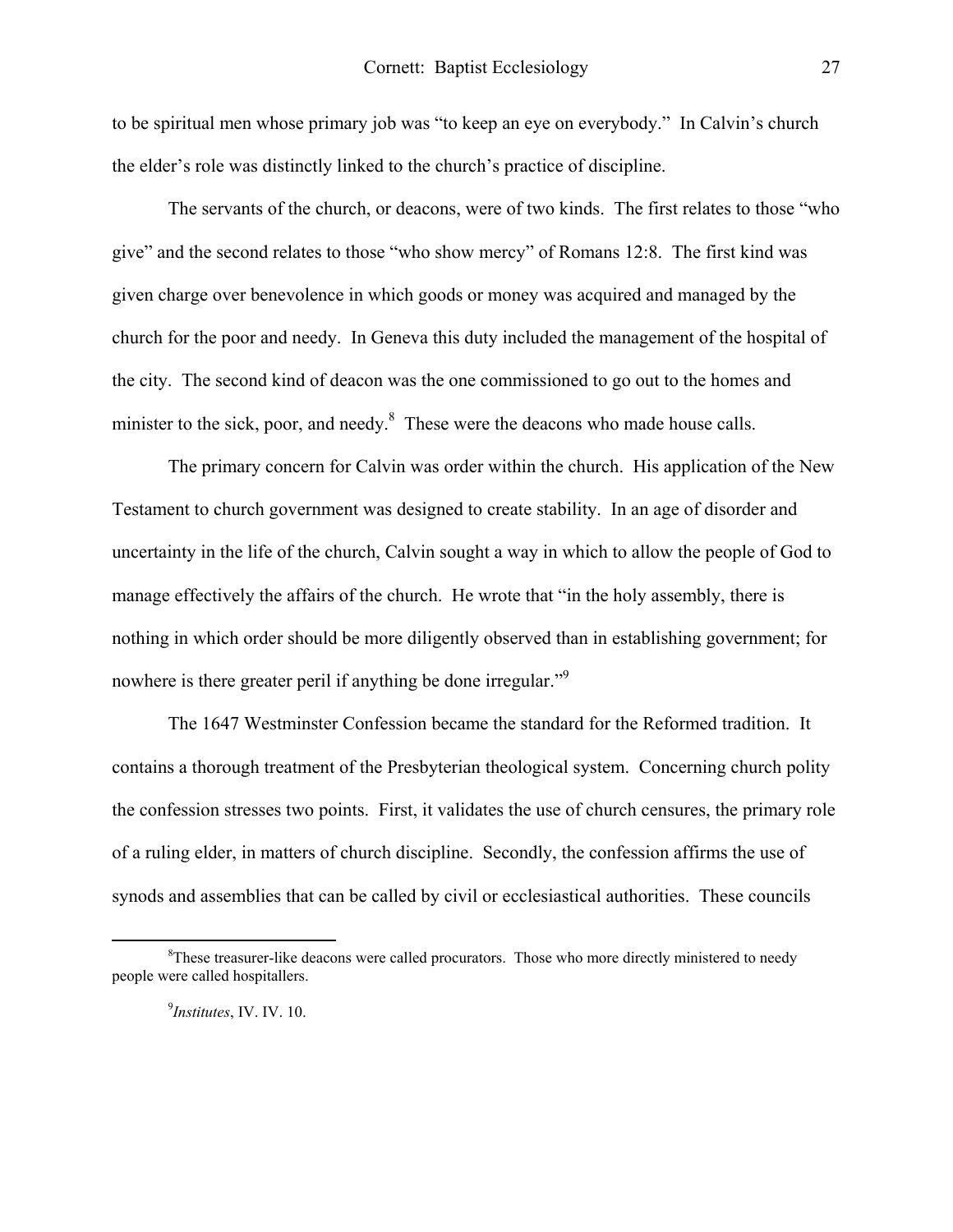work to edify the churches, settle controversies, and make rules concerning worship and government.<sup>[10](#page-6-0)</sup>

 The concept of congregational church polity is not unique to Baptists. However, the combination of a commitment to regenerate church membership, rejection of infant baptism in favor of believers' baptism by immersion, and a firm commitment to the separation of church and state, make up a unique ecclesiology. Baptists over the years have lived by the conviction that congregationalism is not only the best method of church government, but it is the New Testament model.

 John Smyth's 1609 Short Confession of Faith in XX Articles possesses the congregational concept. Article thirteen states, "the church of Christ has power delegated to themselves of announcing the word, administering the sacraments, appointing ministers, disclaiming them, and also excommunicating; but the last appeal is to the brethren or body of the church."[11](#page-6-1) In 1611 Thomas Helwys led a small group from the original group that had moved to Amsterdam under Smyth's leadership back to England. He had come to disagree with Smyth on some key issues. However, his Declaration of Faith demonstrates the same commitment to congregational polity. Helwys underscored the free nature of every congregation, stating "no church ought to challenge any prerogative over any other."<sup>12</sup> Furthermore, this confession claims that "the officers of every church or congregation are tied by office only to that particular congregation whereof they are chosen, and therefore they cannot challenge by office any authority in any other congregation whatsoever except they would have an Apostleship.["13](#page-6-3) 

<span id="page-6-0"></span> <sup>10</sup>See Philip Schaff, ed., *The Creeds of Christendom*, vol. 3.

<span id="page-6-1"></span><sup>11</sup>William Lumpkin, *Baptist Confessions of Faith* (Valley Forge: Judson, 1959), 101.

<span id="page-6-2"></span> $12$ Ibid., 120.

<span id="page-6-3"></span> $13$ Ibid., 122.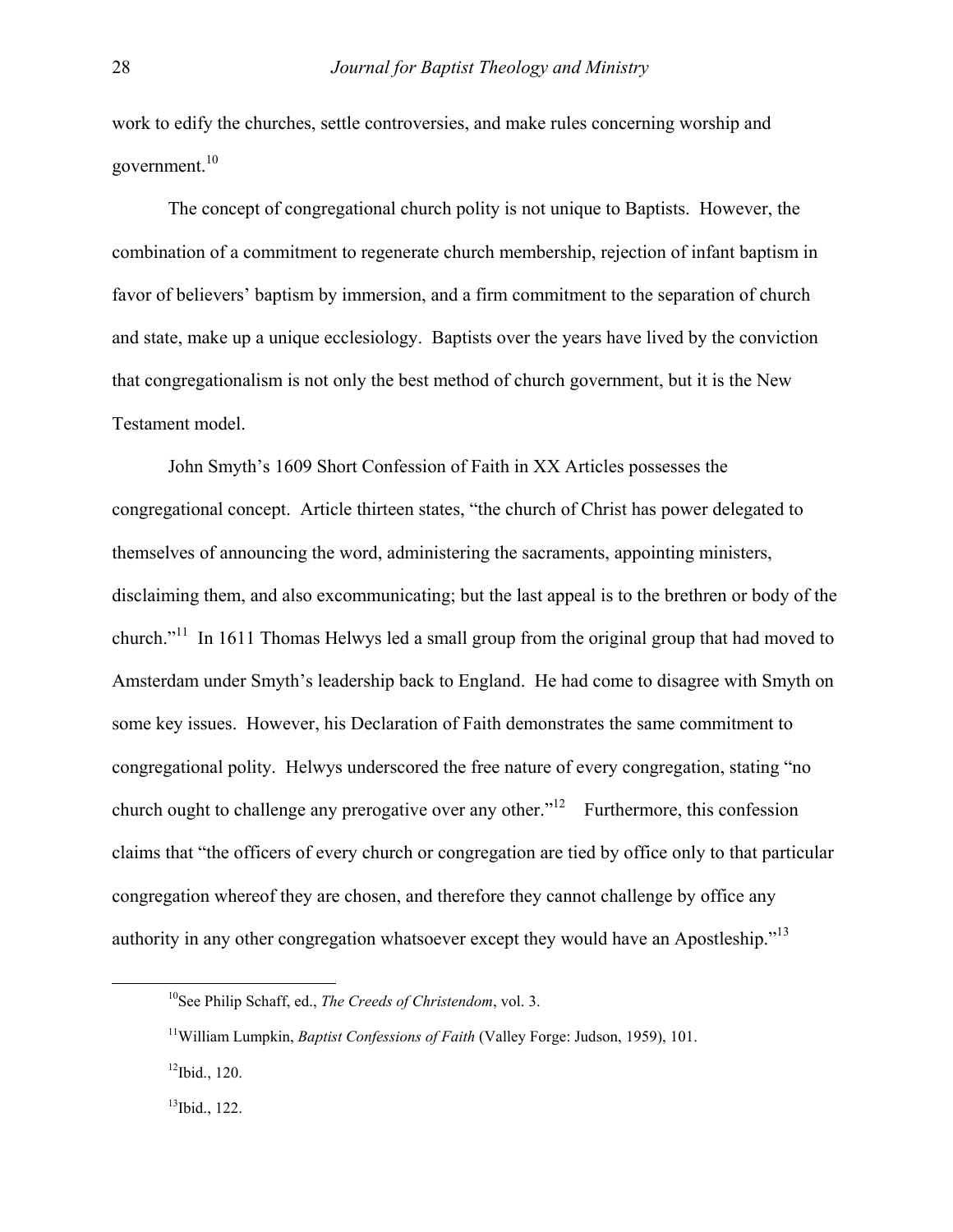Particular Baptist emerged more directly from English Separatism and held to the Calvinism of the Reformed tradition in contrast to the General Baptists who originated with Smyth and Helwys and evidenced significant influence from the Arminian Mennonites (Anabaptists). In spite of this soterioligical difference, Particular Baptists like General Baptists maintained a congregational church polity. Both streams of Baptists embraced the free-church concept that no ecclesiastical pontiff, synod, or assembly should have any jurisdiction over a local church in doctrine or practice and that the church should be free from state interference. Although Baptists would organize associations of churches for support and consultation with local congregations, they never came to rule over the independent congregations in most cases.<sup>14</sup>

As Baptists emerged in the seventeenth century, they consistently adhered to the freechurch concept, meaning that the church should exist outside the jurisdiction of the state government. They also maintained a commitment to local autonomy. Baptists also consistently recognized the validity of the universal and invisible church of the redeemed collected into local and visible congregations.

 Concerning the number and kinds of officers in the church, the Baptist tradition has generally insisted on two. Article twenty of the General Baptist Declaration of Faith asserts, "That the officers of every church or congregation are either Elders, who by their office especially feed the flock concerning their souls . . . or Deacons, men and women who by their office relieve the necessities of the poor and impotent brethren concerning their bodies."<sup>15</sup> However, it is not surprising that the Particular Baptists early on followed the Reformed ecclesiology concerning the various offices of the church. The 1644 London Confession lists

<span id="page-7-1"></span><span id="page-7-0"></span><sup>&</sup>lt;sup>14</sup>English General Baptists had the tendency to be more connected and allow more associational intrusion of the local church.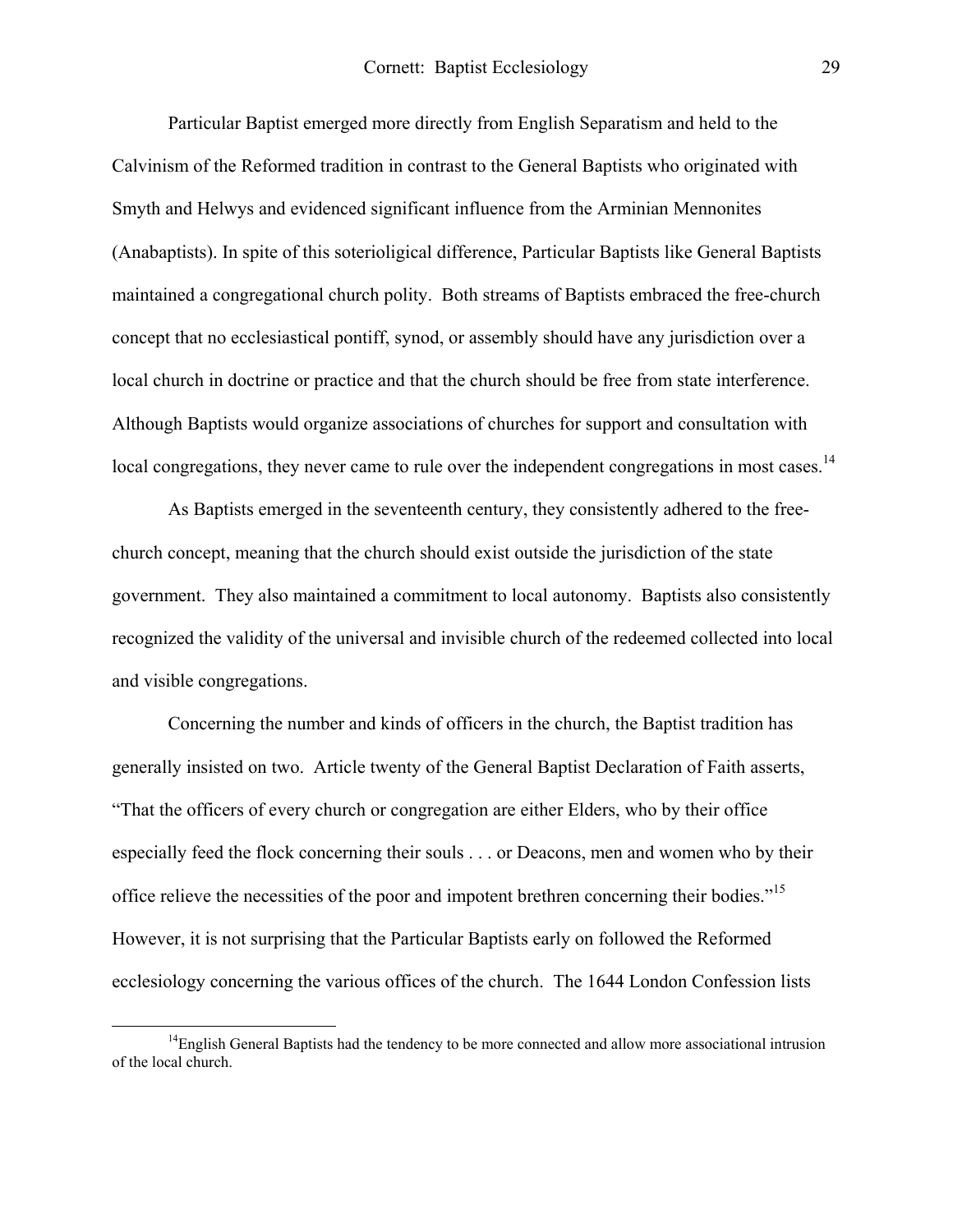pastors, teachers, elders and deacons as the ordinary offices of the church. Some of the early American Baptist churches had pastors, teachers, elders and deacons. Over time, however, the function of the elder merged with that of the deacon and the distinction of non-preaching teachers vanished as well. By the time of the 1677 Second London Confession (also evidenced in the 1689 confession) the Administrative offices of the church had been reduced to "Bishops or Elders [interchangeable terms] and Deacons."[16](#page-8-0) In America, the Philadelphia and New Hampshire Confessions follow the Second London Confession exactly concerning the number of offices in the church.

Before 1820 it was not uncommon for some Baptist churches to utilize a plurality of eldership. These congregations viewed the elders as equal in their office but different in their duties. Some elders were charged with pastoral duties and some with administrative leadership of the church. However, even within congregations with lay elders, ultimate authority resided in the congregation corporately.<sup>17</sup> Charles Haddon Spurgeon's Metropolitan Baptist Tabernacle employed the use of elders when most Baptist churches did not. In Spurgeon's congregation the elders were charged with the duties of examining candidates for church membership, inquiring into absentee members, looking into matters for church discipline, caring for the sick, conducting prayer meetings and catechesis classes, and overseeing evangelistic efforts. However, these elders performed their duties in the context of congregational polity and were not ordained. In fact, Spurgeon rejected the practice of ordination altogether. He believed that the manner in which ordination was commonly practiced, with the participation of a council of properly

 <sup>15</sup>Lumpkin, 122-23.

<span id="page-8-1"></span><span id="page-8-0"></span> $16$ Ibid., 287.

 $17$ See Greg Wills' essay "The Church: Baptists and Their Churches in the Eighteenth and Nineteenth Centuries" in *Polity: Biblical Arguments on How to Conduct Church Life*, ed. Mark Dever (Washington DC: Center of Church Reform, 2001).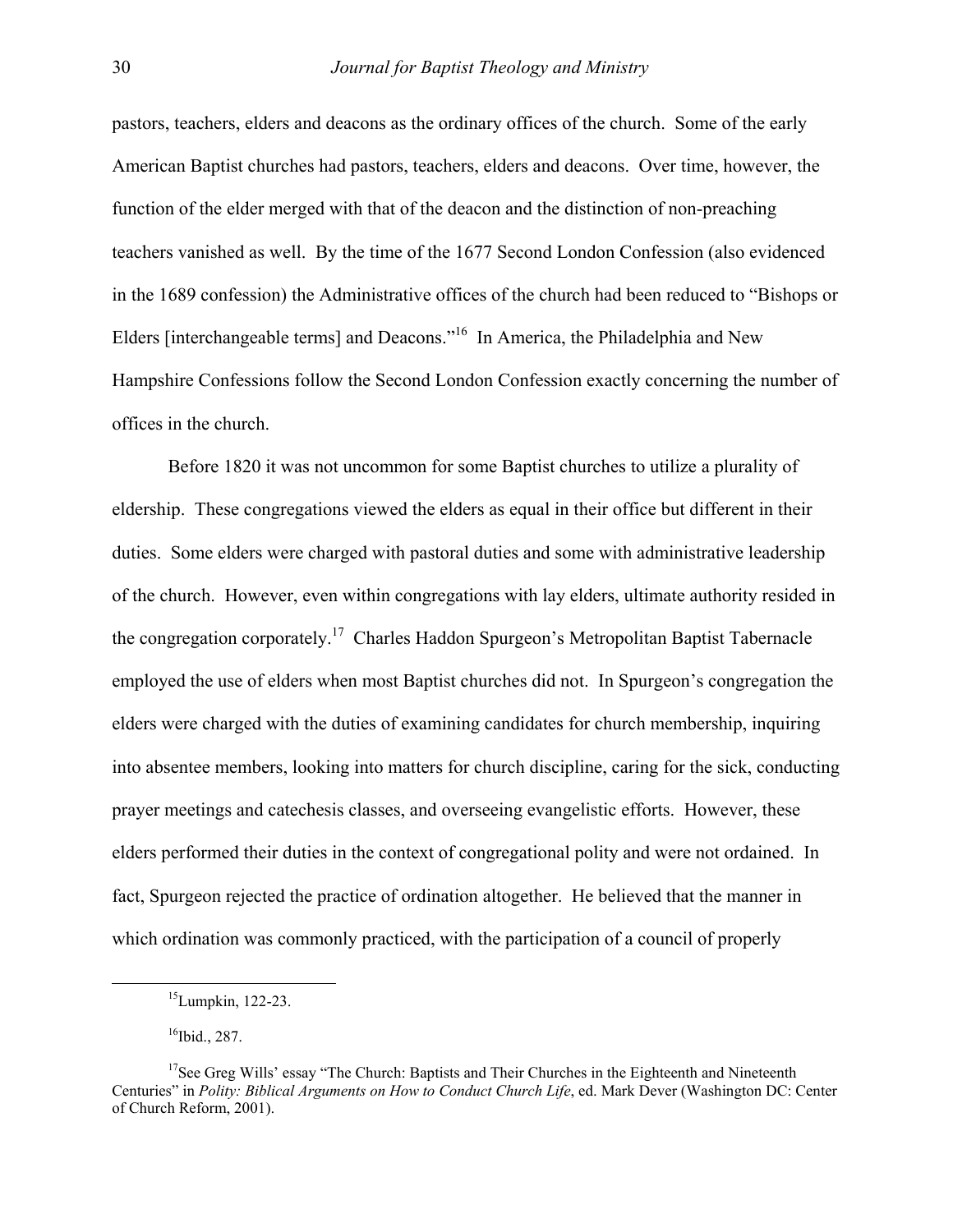ordained pastors from various churches, detracted from congregational authority and implied a kind of apostolic succession in which authority was passed from one minister to another instead of through the congregation.<sup>18</sup>

 Southern Baptists began as a denomination in 1845. Since that time they have created and endorsed three editions of the *Baptist Faith and Message*. The original confession of 1925 was general and brief in its article on the church, but stated that the offices of the church were bishops, or elders (interchangeable terms), and deacons. The 1963 revision added the phrases "autonomous body" and "democratic process," designating the offices of the church to be pastors and deacons. The only significant change in the 2000 revision in the article on the church was the addition of limiting the office of the pastor to men.

Baptists throughout the generations of their existence have also consistently held to a congregationalism conducted with democratic governance. The Second London Confession prescribed that ministers be selected by "the common suffrage of the church itself."[19](#page-9-1) Although the Second London Confession was patterned on the 1647 Westminster Confession, Baptists removed the chapters on church censures (ruling elders) and on synods and councils. Instead they emphasized the helpfulness of churches working in association for edification and advice, but not in such a way that an elite council or synod could exercise control over a local congregation. From their beginning Baptists have held some variation concerning the titles employed and number of offices used in the church, but have been steadfastly committed to the local church's independence from state or synod control. And at least in theory Baptist have believed that local autonomy should be exercised through a democratic process.

 $<sup>18</sup>$ Greg Wills, "The Ecclesiology of Charles H. Spurgeon: Unity, Orthodoxy, and Denominational Identity,"</sup> *Baptist History and Heritage* 34 (Sum-Fall 1999): 68-69.

<span id="page-9-1"></span><span id="page-9-0"></span> $19$ Lumpkin, 287.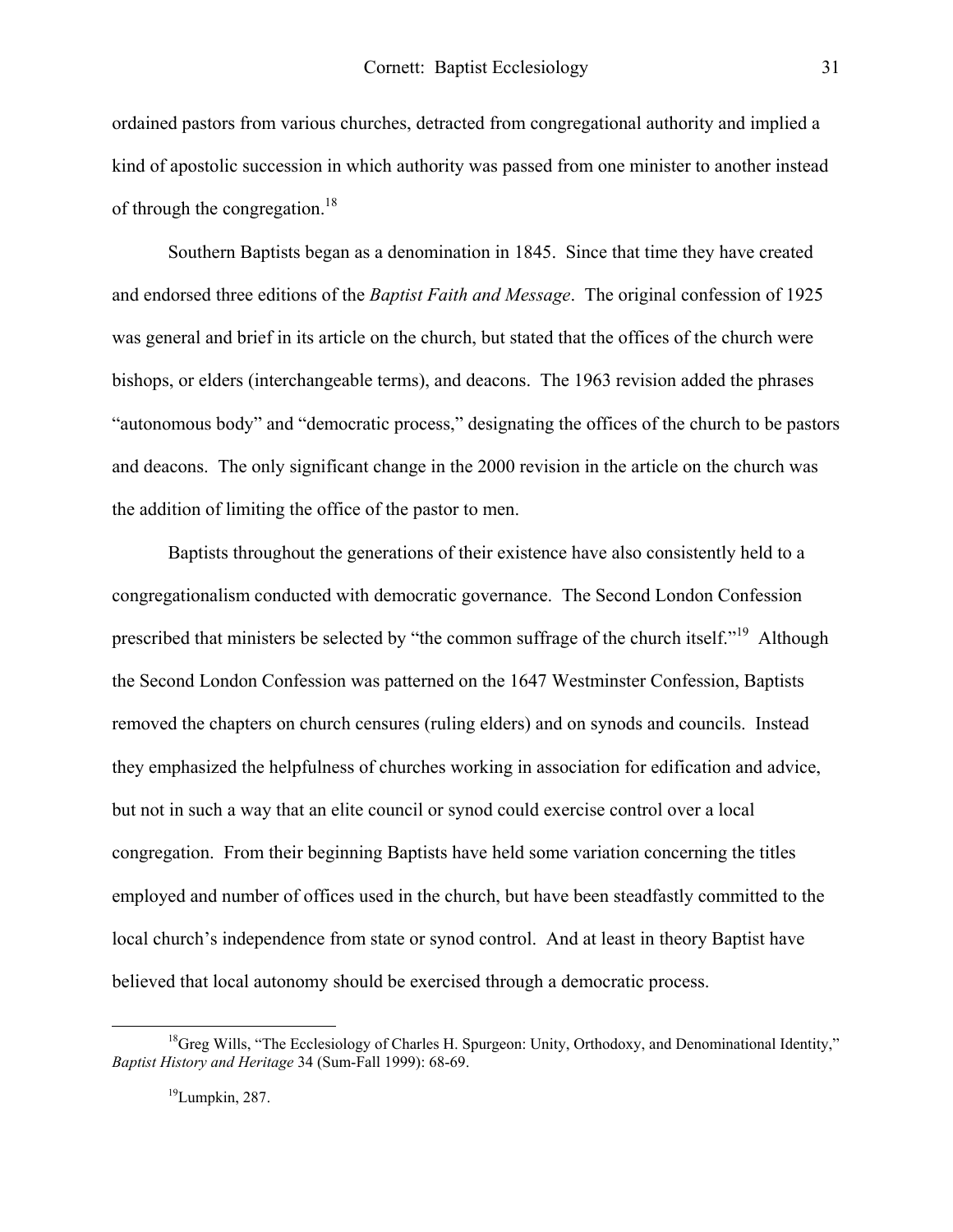# **Guiding Principles for Church Authority And Organization**

Instead of examining the typical proof texts from the Bible that Baptist and Presbyterians typically offer to support their tradition, I will submit candidly that I believe that the arguments from both positions tend to rest on implications and not explicit models easily observed. Therefore, I believe it is more helpful to proceed to a principle-based ecclesiology.<sup>20</sup> E. C. Dargan made an astute observation. He wrote, "Our first duty is frankly to consider the difficulties of the subject . . . It is very hard, if not impossible, to avoid carrying back to the New Testament the ideas of later times, according to the point of view of the investigator."<sup>21</sup> If an explicit model is not evident in the New Testament, then possibly an acknowledgement of and adherence to key biblical principles concerning the church would be more beneficial and lead us to appreciate the better tradition for all the right reasons.

It is evident from scripture that the Baptist rejection of infant baptism is valid. It also clear that congregationalism (i.e. independency) is the New Testament pattern. There is no evidence of any kind of centralized system of organization that exercised any jurisdiction over the churches. However, to claim that pastors and deacons are the *only* valid ecclesiastical positions that can be used, and that democratic rule, with its modern connotation within the local congregation, is explicit in the New Testament is misguided. These arguments ultimately rest upon inferences but cannot conclusively be demonstrated from the New Testament itself. As evidenced in the Reformed tradition, some churchmen have inferred a different kind of church organization from various New Testament passages.

<sup>&</sup>lt;sup>20</sup>Baptists often refer to Acts 6:1-6 as proof for a democratic congregationalism. Presbyterians tend to appeal to 1 Timothy 5:17 for their validation of ruling elders.

<span id="page-10-1"></span><span id="page-10-0"></span><sup>21</sup>Edwin Charles Dargan, *Ecclesiology: A Study of the Churches* (Louisville: Charles T. Dearing, 1905), 70.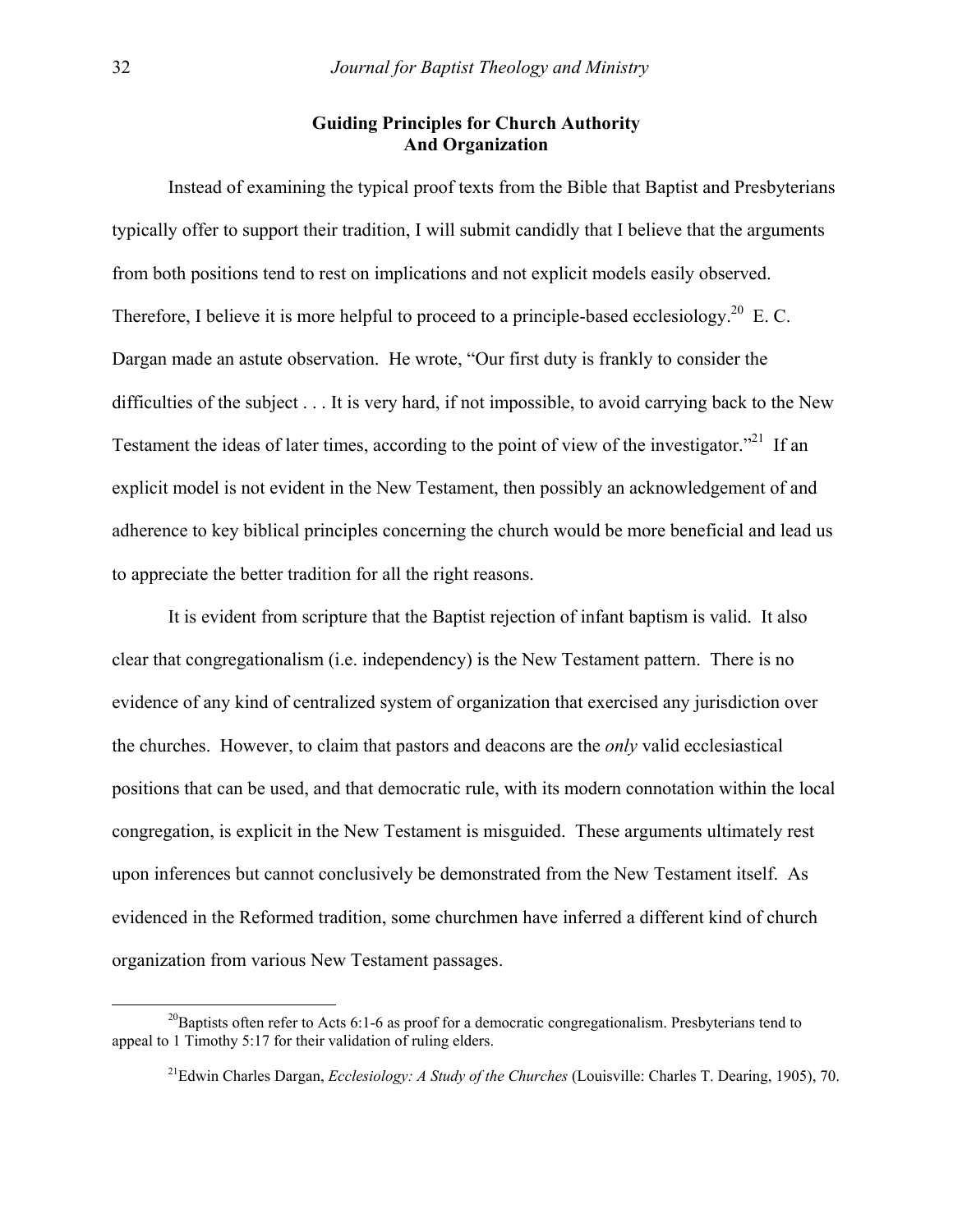<span id="page-11-0"></span>What is evident in the New Testament is the fact that the primitive church was dedicated to the teaching and leadership of the Apostles. It is also clear that various roles within the church were recognized, such as pastor, teacher, deacon, evangelist, prophet and so forth. In addition, other passages describe roles related to persons' spiritual gifts, resources, and abilities. It is these relationships that are emphasized in the New Testament as a whole rather than any particular form of organization. At this earliest point in the history of the church, it is anachronistic to speak of the church as an institution at all. Christianity was a movement but not yet institutionalized. A community of believers submitted themselves to the Apostles. Over time, institutionalization was inevitable. However, these became largely human constructs determined by many factors other than explicit biblical precedent. In fact, a study of church history indicates that sociological factors tend to contribute substantially to any Christian tradition's organization.<sup>22</sup> As the Reformed tradition remained closer to the mentality of the Middle Ages in its understanding of the relationship between the church and state, it developed a form of centralized church government that continued to maintain some control over individual congregations. Baptists embraced the sentiment of the free-church movement launched by the radical Anabaptists. Both sides claimed that their ecclesiology sprang simply from the application of the New Testament.

The current debate within Baptist life over proper church government should be refocused. Those with competing views should stop simply defending or advancing their opinions by stretching the credulity of their exegesis and application of scripture to the point of embarrassment. It would be better to operate from a different, albeit more open-minded perspective. One can identify principles contained in the New Testament that would guide

 $^{22}$ A critical study of Christian history reveals the fact that sociological factors in addition to religious concerns have always played a part in giving the particular shape to specific movements (e.g. superstition, politics,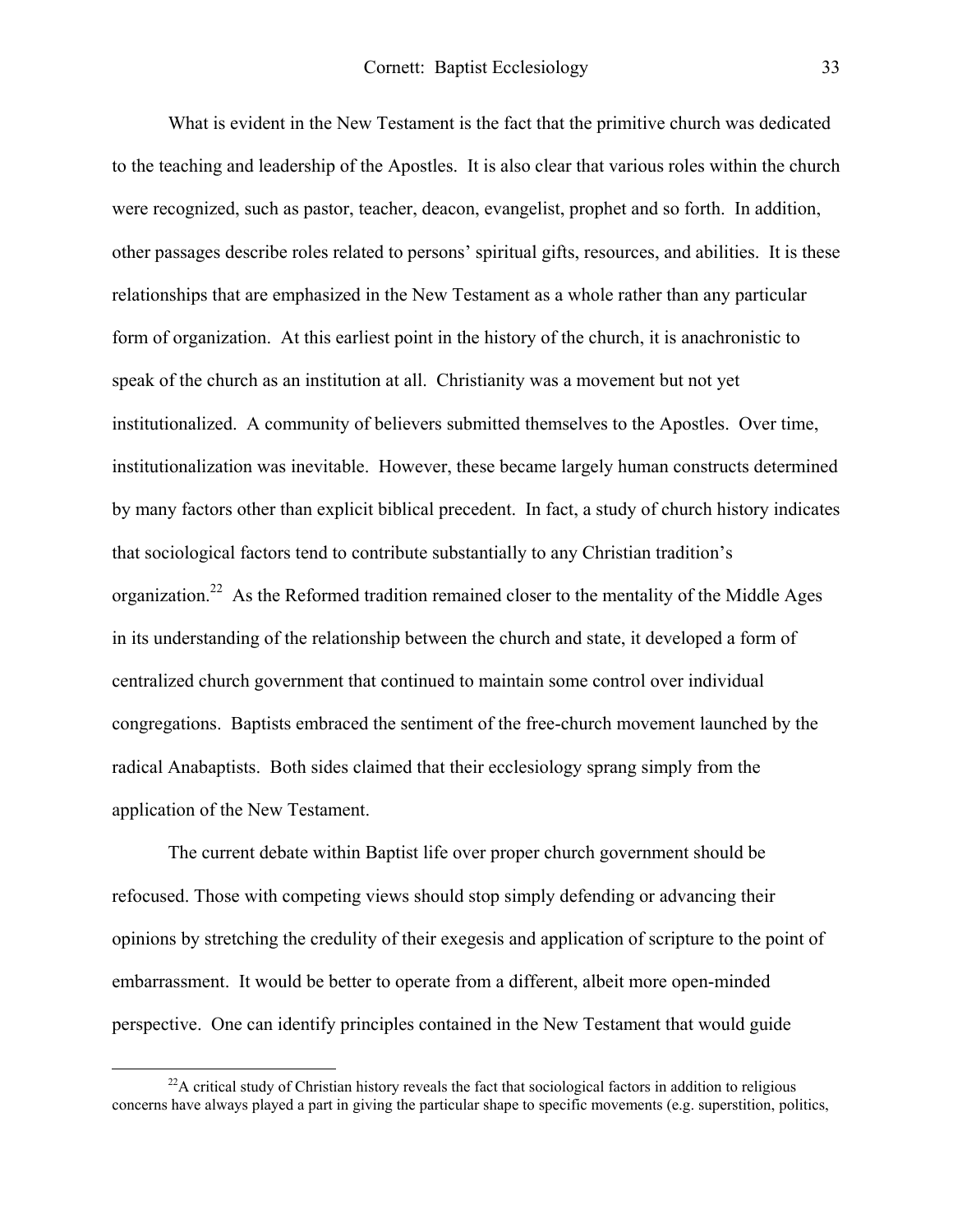churches to establish a system of government that is at least not adversarial to the New Testament witness. The approach would avoid a "cookie cutter" mandate in regards to the organization and administration of every Baptist church. Such an approach would charge Baptist pastors and congregations to be faithful to the important core principles of ecclesiology but would also grant them the freedom to be creative and even pragmatic in the details. The following are the principles.

#### The Apostolic Principle

As evidenced in the New Testament, the first generation of Christians naturally looked to the leadership of the Apostles. Although Paul was not an original apostle, the Christian communities did come to recognize overwhelmingly his self-proclaimed apostleship as legitimate. After the apostles deaths, their writings began to be regarded as sacred among Christians. Their gospels and letters were the next best thing to having them physically present. Their word was God's word. The primary reason a writing was eventually canonized as scripture was because of its believed authentic apostolic origin. Today, as Baptists boldly proclaim *sola scriptura*, they do so not merely as a rejection of the Roman Catholic tradition, which they deem erroneous. A fidelity to the final authority of the Bible is *the* way of continuing that recognized, God-ordained apostolic teaching and authority that so much characterized the commitment of the earliest Christians. When Baptists truly seek to order their churches corporately and lives personally by God's Word alone, they are incorporating the principle of apostolic leadership.

 $\overline{a}$ 

anti-clericalism, moral corruption, nationalism, enlightenment philosophy, etc.).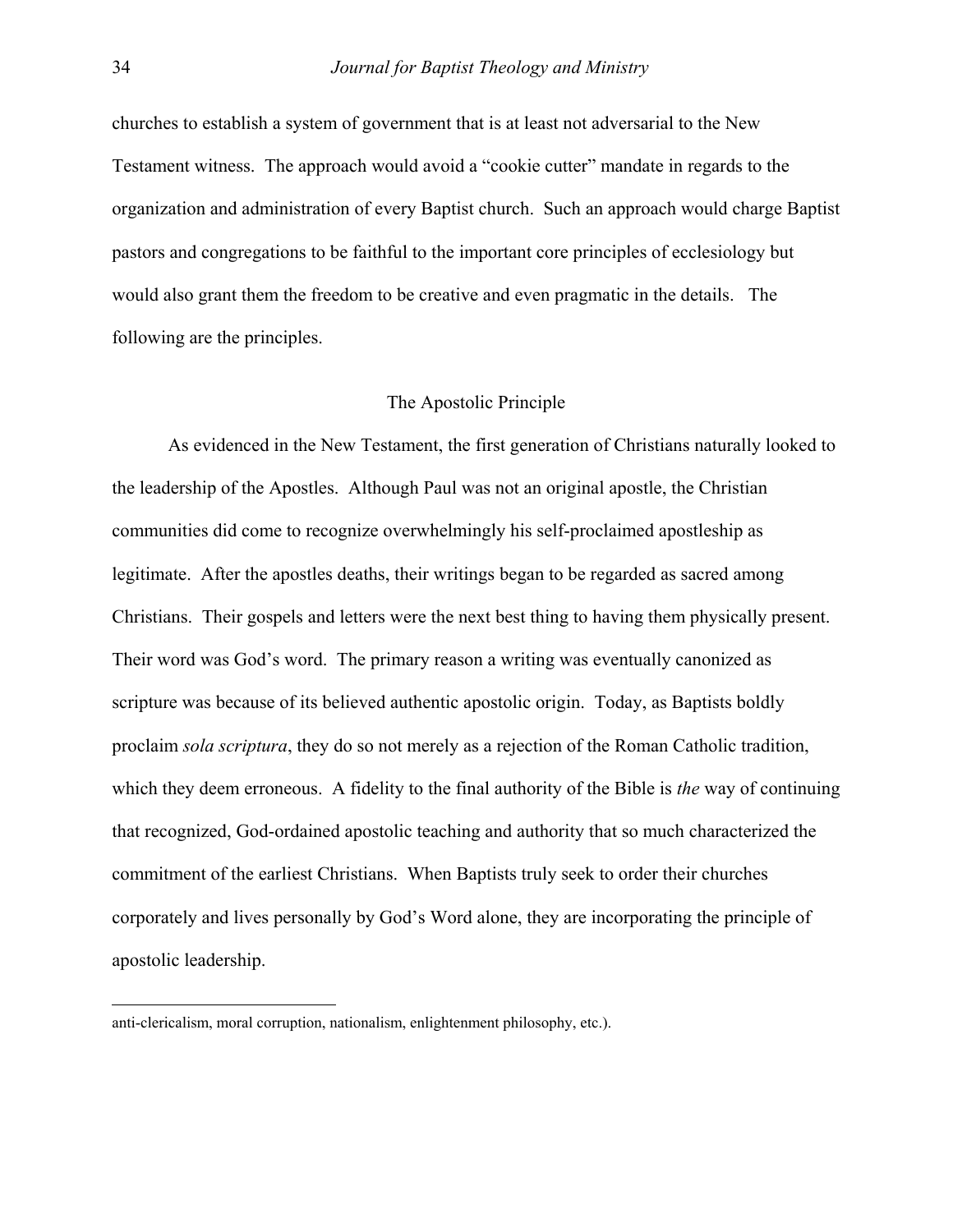### The Principle of Orderliness

Secondly, the New Testament places significant emphasis on the importance of orderliness. The history of the church contained in Acts testifies to this fact. In that record the leadership of the Apostles provided this order. The apostle Paul consistently stressed the importance of order in worship and ministry to the first-century churches. This is demonstrated most conspicuously in 1 Corinthians. A church without proper order runs the greater risk of theological error and inappropriate conduct among its membership.

## The Whole Body Principle

Another important principle is the participation of the whole congregation in service. Passages such as Romans 12 and 1 Corinthians 12 may implicitly suggest roles within the church. Calvin interpreted some of these roles as descriptive of various offices. One may speculate over the continuance of all the roles, but what remains certain is that the church is pictured as a body in which each part has a service to contribute to the whole. In Romans 12:6, God commands every believer to exercise his or her gifts as part of the body.

The Principle of Individual Competency and Responsibility

A fourth consideration is the doctrine of the priesthood of all believers. This key idea of the Reformation era is a biblical principle that should inform ecclesiology. Each believer has the capacity to relate personally to God directly in prayer, worship, and study of the Bible. In addition, every Christian is personally responsible to God for his or her obedience and rendered service in the Kingdom's work through the church. Individually, believers are competent to come before God directly, and likewise they are individually accountable to God. But this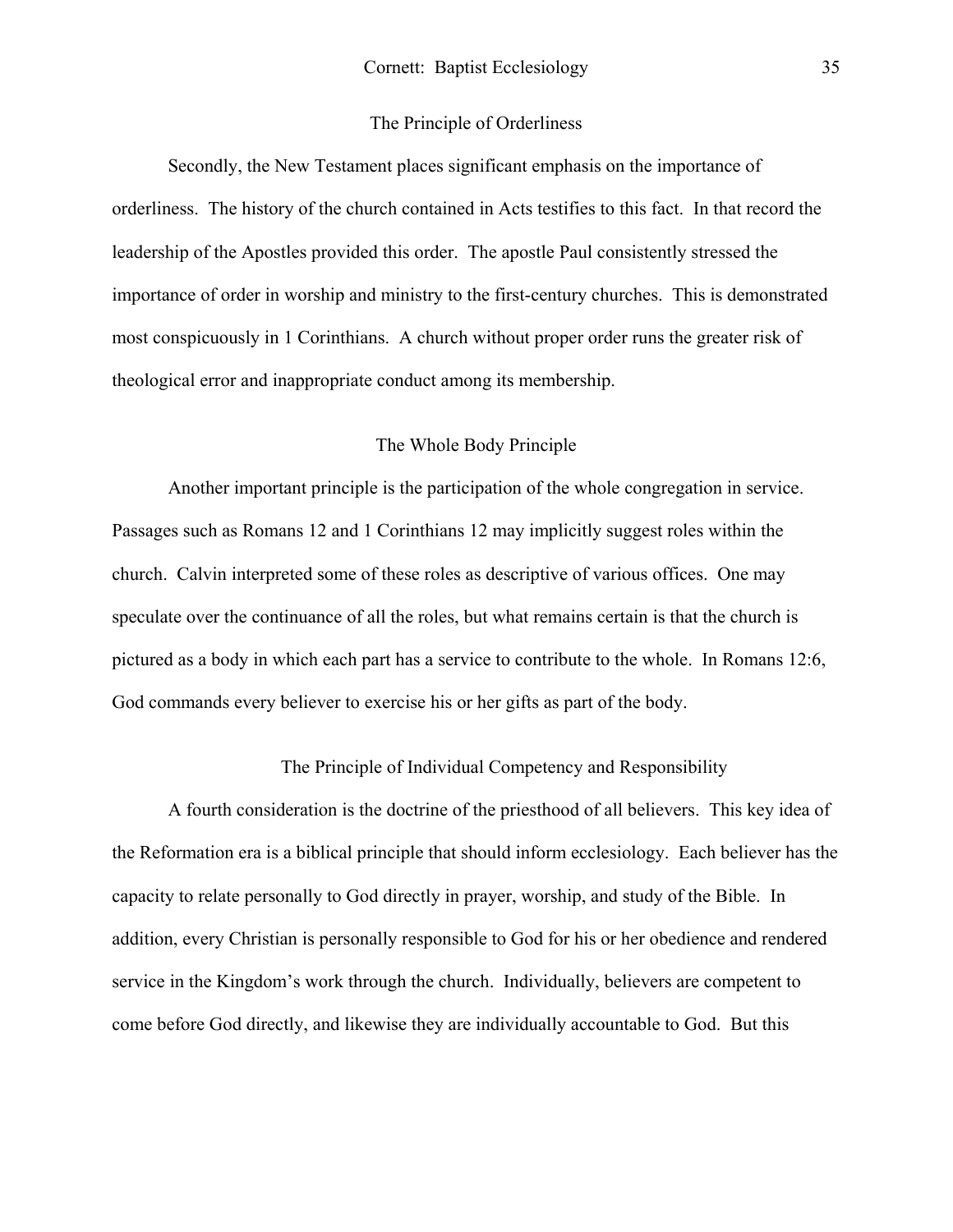individualism is granted in the context of and subservient to the Christian community—the church, which proclaims the Gospel and protects its integrity.

# The Principle of Shared Leadership and Service

A final principle is found in the use and application of the title elder. The term *elder* is the most commonly used label in the New Testament in reference to a specific role within the organization of the church. It appears that New Testament congregations existed with a plurality of elders to lead them.<sup>23</sup> The dominant use of this term in the New Testament makes perfect sense when one considers the background of the writings and that the term *elder* was already an established position of honor and leadership among Jews. The Jewish meaning of the word was carried over to the New Testament church. The special use of the word lies in its connotation of experience, wisdom, maturity, and strength of judgment.<sup>24</sup> This reality should point the Baptist pastor of today to the idea of shared authority and responsibility within the church. This principle should direct him to avoid the all-to-familiar autocratic mentality in regards to the pastorate. In addition to local autonomy, the God-called pastor of a Baptist church should handle his calling with care and understand that, although he has a unique place of service, he still shares authority and responsibility with every member of the church in a work that is, above all, a spiritual work.

<span id="page-14-1"></span> $^{24}$ Dargan, 85.

<span id="page-14-0"></span> <sup>23</sup>Gerald P. Cowen in *Who Rules the Church? Examining Congregational Leadership and Church Government* (Nashville: Broadman & Holman, 2003) correctly points out that the historical context of the firstcentury church was vastly different from that of twenty-first century churches. The church today no longer has the unity of the first-century fellowship. Baptist churches (and others) all have their own properties and individual identities in any given town or city in the United States. He cites these differences for support for the present model of a single pastor-elder. According to Cowen, a multiplicity of elders does not work now primarily because of the lack of unity among churches and the fact that churches possess their own properties, which in turn has led to less unity. He believes, however, than even in the New Testament there tended to be one "senior" pastor-elder among the plurality of leadership. Although Cowen's observations are well made, the principle of shared leadership still remains despite the different historical contexts. A true biblical principle transcends issues of cultural context.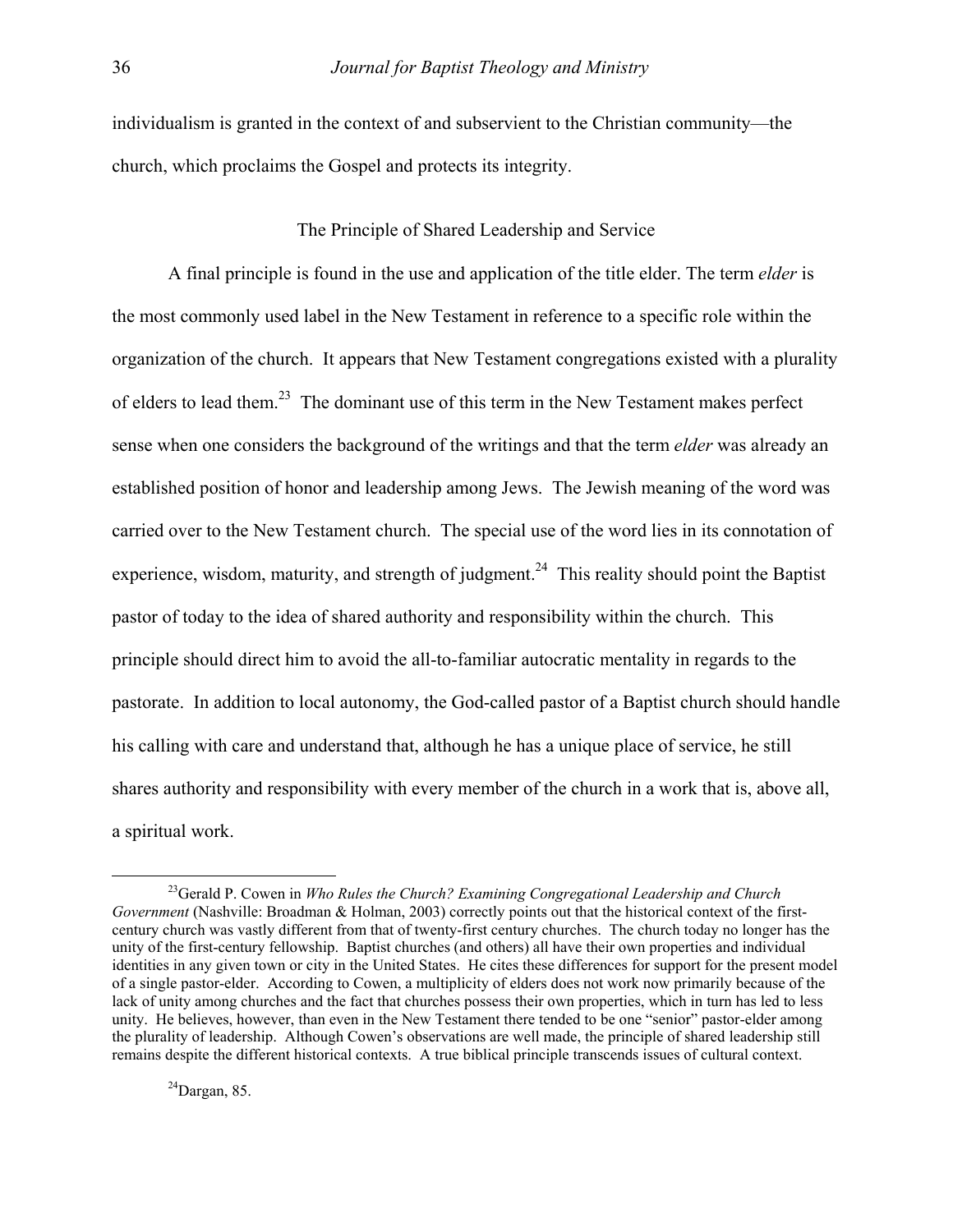## **Applying the Principles From Without and Within**

The ultimate commitment of a Baptist church ought to be to the Word of God. God revealed himself and his purpose through the person and work of Jesus Christ and established his church through the work of the Apostles. The first-century Christians understood that in order to be obedient to Christ, they had to heed the instruction or rebuke of the apostles of the Lord. When Baptists place the Bible at the center of authority, then they are applying themselves to the apostolic teaching above any man-made traditions or rules. Frankly, this is the greatest challenge for any evangelical church that claims *sola scriptura*, including Baptist churches.

The churches of Christ should possess order in their worship and work. This order rests greatly in the structure of its human leadership. This principle does not mandate any particular form of church organization. An episcopal, presbyterian, or congregational organization is capable of demonstrating orderliness. Furthermore, the church should encourage and empower every member to exercise his or her spiritual gifts in the areas of service and leadership. Again, each tradition can argue that within its given structure believers have opportunity to participate. The biblical principle of the priesthood of all believers disqualifies an episcopal form of church government. The idea of spiritual "middle men" is not congruent with this teaching of the New Testament. A presbyterian or congregational structure can account for this principle. However, a congregational ecclesiology best inculcates this principle, allowing the community of believers to discern freely the will of God for the ministry of the congregation by maintaining complete independence.

These principles are less applicable to the internal order of a local congregation. Whether a church should include only pastors and deacons, such as the vast majority of Baptist churches throughout history, or pastors, deacons, and ruling elders, such as a Presbyterian church lies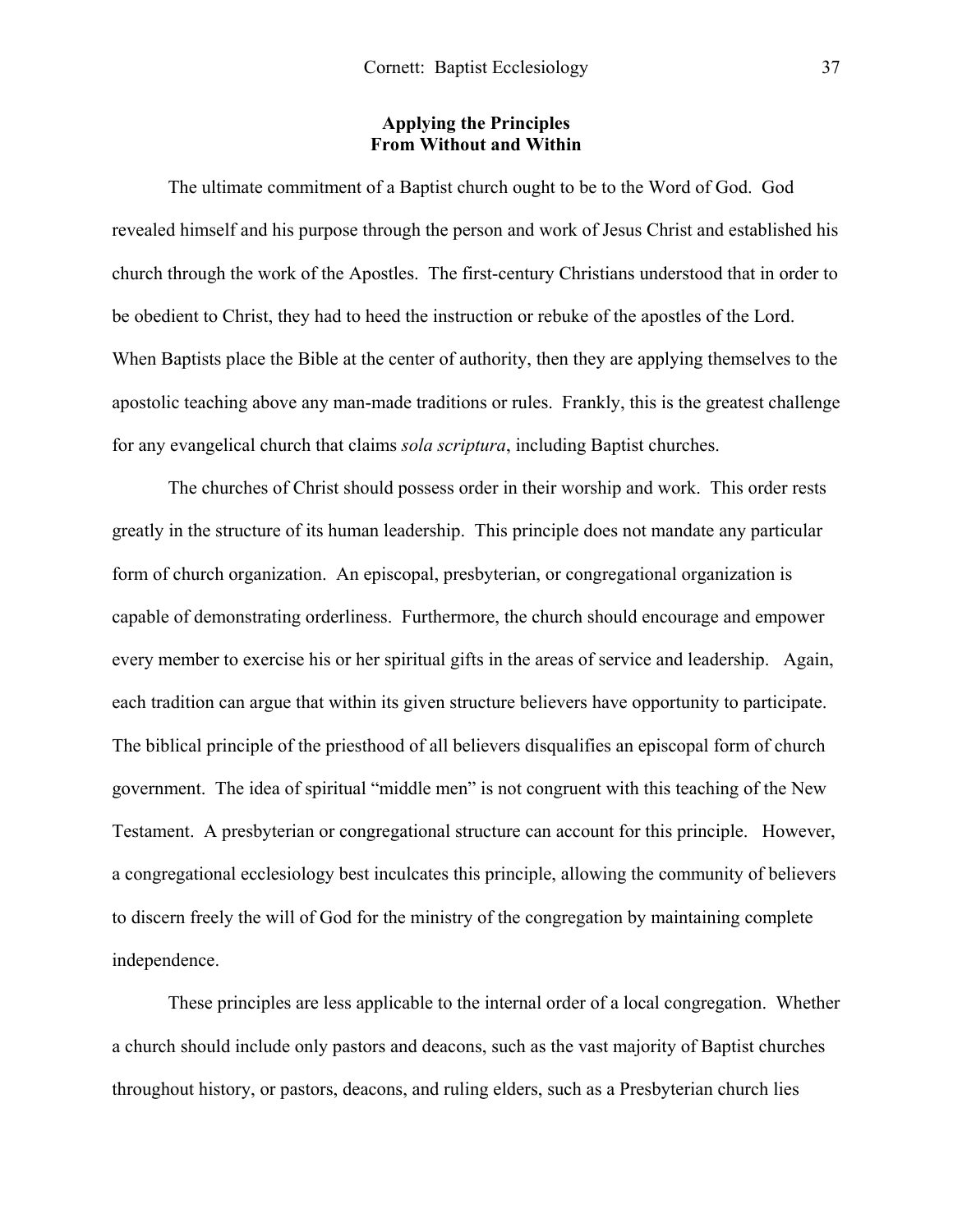beyond the explicitly clear teaching of scripture. The New Testament, although mentioning all these labels, offers no neat organizational system. Arguments of both traditions rest on inferences drawn from passages that mention these designations. As has been noted, some Baptist congregations, such as Spurgeon's church, did employ a special office in addition to pastor and deacon called elder. However, these elders were never the ruling type and did not undermine congregational polity.

Another key element in the debate over local church organization concerns the democratic principle. Does the New Testament teach that a local church is to employ a democratic method for its governance? Americans readily assume that independency of local congregations necessitates democratic rule from within. However, this is a conditioned attitude inseparable from Americanism which emerged in the context of the Enlightenment. R. Stanton Norman has clearly articulated that the bias within the Baptist tradition toward an individualistic, democratic principle is primarily Enlightenment thought. When church members begin to downplay the integral nature of prayer, Spirit-led consensus, and obedience to the Bible under the leadership of God-called servant-leaders, congregationalism becomes less Biblical and more American (i.e. Enlightenment).<sup>25</sup>

The word *democracy* itself imports the overriding connotation of the simple majority rule mentality. In America, this word became a nationalistic and sacred term that naturally found fertile soil in churches employing a congregational polity. The concept of government that exists by the consent of the people and for the good of the people resonated with congregational churches. Over time a certain amount of corruption of biblical congregationalism took place. The fundamental understanding for the need for a democratic process shifted. Pre-Americanized

<span id="page-16-0"></span> <sup>25</sup>See chapter seven "A Distinctive Polity" in R. Stanton Norman, *More Than Just a Name: Preserving our Baptist Identity* (Nashville: Broadman, 2001).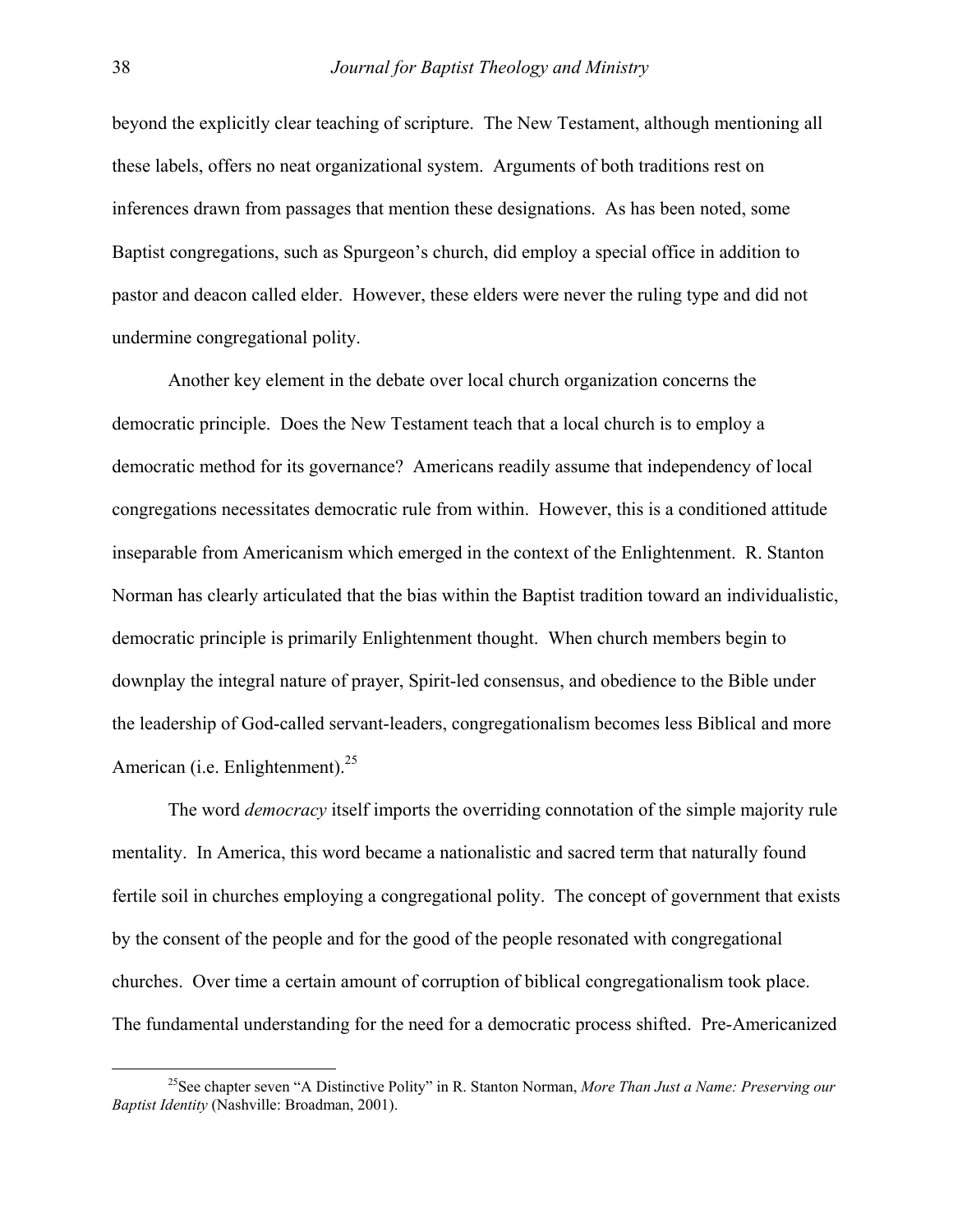Baptists understood that democratic polity was crucial for ensuring that the congregation had the freedom to elect responsibly and corporately their ministers and administer rightly the essential observances of the church (baptism, communion, and discipline). Later, this understanding was replaced with a new emphasis on the individual rights and privileges of the members within the congregation as the fundamental reason for a democratic process. This shift occurred subtly, naturally, and uncritically. Although Baptist confessions give ample evidence that, as independent congregations, Baptist churches have elected their own ministers, many older confessions made a point to stress the necessity of fasting and praying during the process by all its members. Only after such a commitment to genuine spiritual searching was a congregation to elect and then lay hands on (ordain) a pastor or deacon.<sup>26</sup> Although a Baptist congregation did ultimately vote to make important decisions for the whole, it was consensus that was sought after. Baptist churches have always been congregational with a democratic process, but they have not always been democracy run amuck. Greg Wills has observed among antebellum Baptist churches that, "In matters on which members differed, they felt it their duty to declare their views and their reasons for them. But they sought consensus. The minority typically yielded to the will of the majority, usually without complaint or bitterness." $27$ 

<span id="page-17-1"></span>Most Baptist churches perceive democratic polity as biblical, although few if any actually constitute a pure democracy. At best most Baptist churches are led by chosen representatives entrusted with varies degrees of decision-making power. Major decisions may include the consent of the whole congregation. However, in larger churches this consent is typically a mere formality. It is not unusual for long standing members of a Baptist church that has experienced

<span id="page-17-0"></span> <sup>26</sup>For example, see the 1611, *A Declaration of Faith*, article 21, the 1651 *Faith and Practice of Thirty Congregations*, article 73, the 1654 *The True Gospel Faith*, article 23, the 1656 *Somerset Confession*, article 31, and the 1678 *Orthodox Creed*, article 31.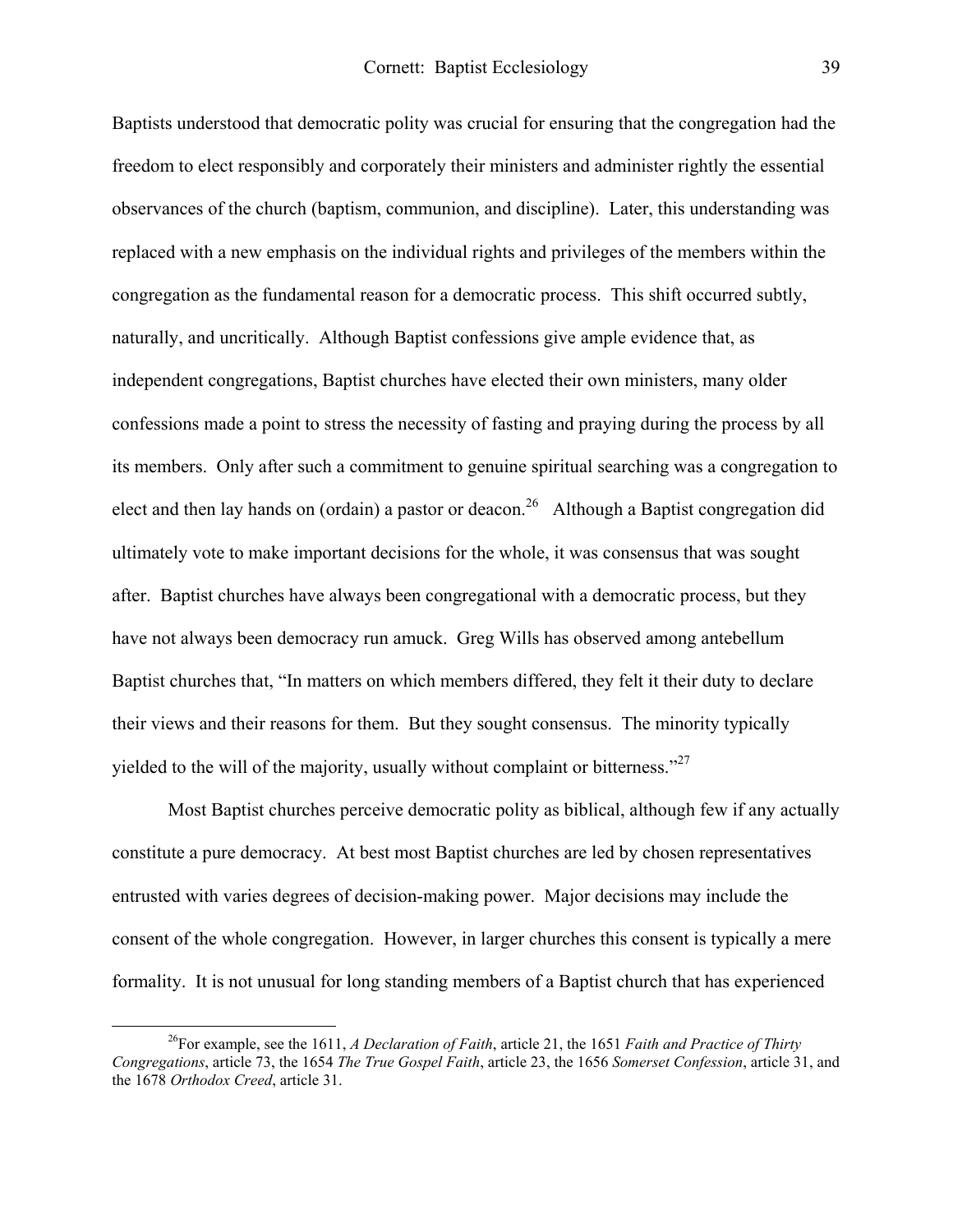significant growth to become uncomfortable and even put out with that growth because their individual voice no longer stands out as it once did. The earliest Baptist confessions urged that each person in a congregation be acquainted with all the members of the church, admonishing a congregation not to allow itself to become too large. This instruction was not for the protection of individual rights, but to maintain an environment conducive to proper fellowship, nurture, and discipline.<sup>28</sup> The polity of the mega-church would seem strange indeed to our Baptist forefathers and clearly counterproductive to a healthy congregationalism, not because it de-emphasizes individualism, but because it logistically removes the possibility for real theological and moral accountability and discipline.<sup>29</sup>

## **Considerations for the Future**

 Looking backward can be helpful for clarifying issues in the present. Clarifying issues in the present helps chart a more faithful future. Baptist polity is not surprisingly a current hot topic within the Southern Baptist Convention. The problem is not primarily the fact that the present generation in their thirties and forties are overwhelmingly uninformed about Baptist distinctiveness, but that they perceive that concern about Baptist distinctives is odd. Baptists have succumbed in large numbers to the temptation to downplay Baptist identity. Certainly, part of this reality is because of the so-called marketing strategies employed by large "contemporary"

<sup>&</sup>lt;sup>27</sup>Wills, essay "The Church: Baptists and Their Churches in the Eighteenth and Nineteenth Centuries" 26.

<span id="page-18-1"></span><span id="page-18-0"></span><sup>28</sup>See Helwys' *Declaration of Faith*, article 16.

 $29$ The combination of this distortion of biblical congregationalism by American democratization and the total loss of church discipline, which has effectively eliminated any concern for genuine regenerate church membership, is probably largely responsible for the current appeal of an elder ruled polity for some Baptist pastors. Elder rule may seem to offer a pastor a small group of truly spiritually-minded individuals, allowing him to circumvent the typically shallow, apathetic, and at times contentious Baptist congregation. This problem tends to be magnified in larger churches. In addition, large churches simply pose a logistical challenge to congregationalism. Some pastors probably believe that a body of ruling elders might be a better paradigm of authority in such a context. These observations would be interesting areas for further investigation.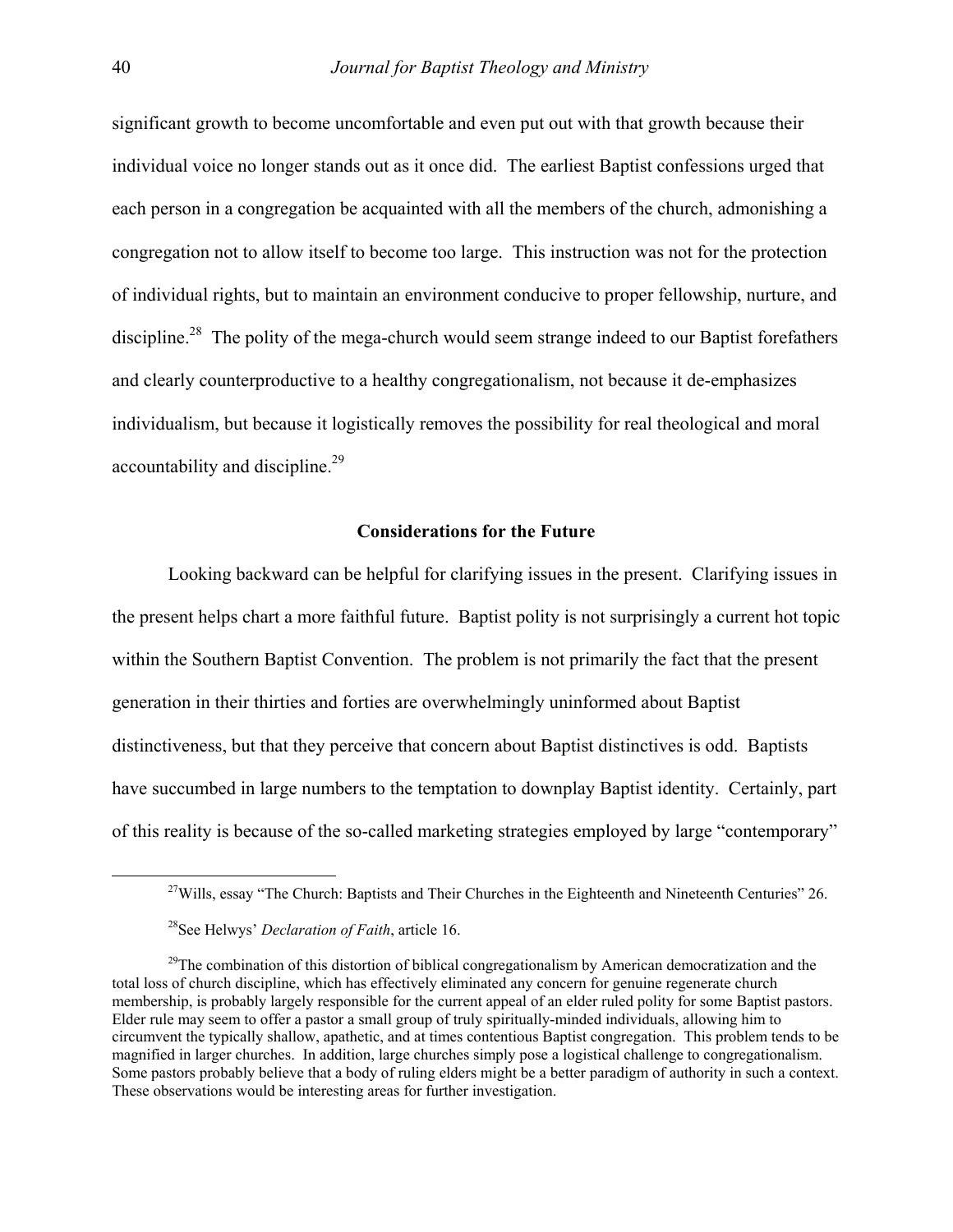churches and the smaller ones aspiring to be like them. However, another part can be attributed to the general lack of appreciation for the importance of a distinctly Baptist ecclesiology in the churches. Baptists have lost their appreciation for the significance of knowing why one chooses to be Baptist. In truth, most Baptists are Baptists not because they believe in the correctness of Baptist beliefs. The postmodern impulse has driven a mentality and spirituality that devalues distinctiveness, views it primarily as a hindrance to growth, and interprets it as socially repugnant. However, the time has come for more distinctiveness, not less. The temptation of young (and sometimes not-so-young) pastors is to buy into the idea that a weak identity is best for reaching a postmodern generation. The mission today is to save individuals who are drowning in a tumultuous sea of religious and moral relativism. The Gospel of Jesus Christ is distinctive. It is specific in what the problem is (sin), what a person must receive, believe, and do (repent of sin and have faith in Christ), and concerning the consequences of faith and unbelief (eternal life and hell).

 A Baptist church that downplays its own identity will most likely find ways to downplay the more unpalatable aspects of the Gospel, such as sin, repentance, obedience, and hell. A distinct Baptist ecclesiology is important. A church that knows who it is and why, will be much more likely to ensure that the Gospel remains at the forefront of all its worship and ministry. R. Albert Mohler, Jr. identifies three pillars of Baptist identity. These are the integrity of the Gospel, the authority of the Bible, and the New Testament church (congregationalism).<sup>30</sup> I have attempted to demonstrate in this essay from history and the Bible that Baptist ecclesiology is the most faithful application of New Testament principles among the various traditions birthed from the period of the Reformation. Mohler correctly contends that "Baptist congregationalism is an

<span id="page-19-0"></span> <sup>30</sup>R. Albert Molher, Jr. "Being Baptist Means Conviction," in *Why I Am a Baptist*, eds. Tom J. Nettles and Russell D. Moore (Nashville: Broadman & Holman, 2001), 58-64.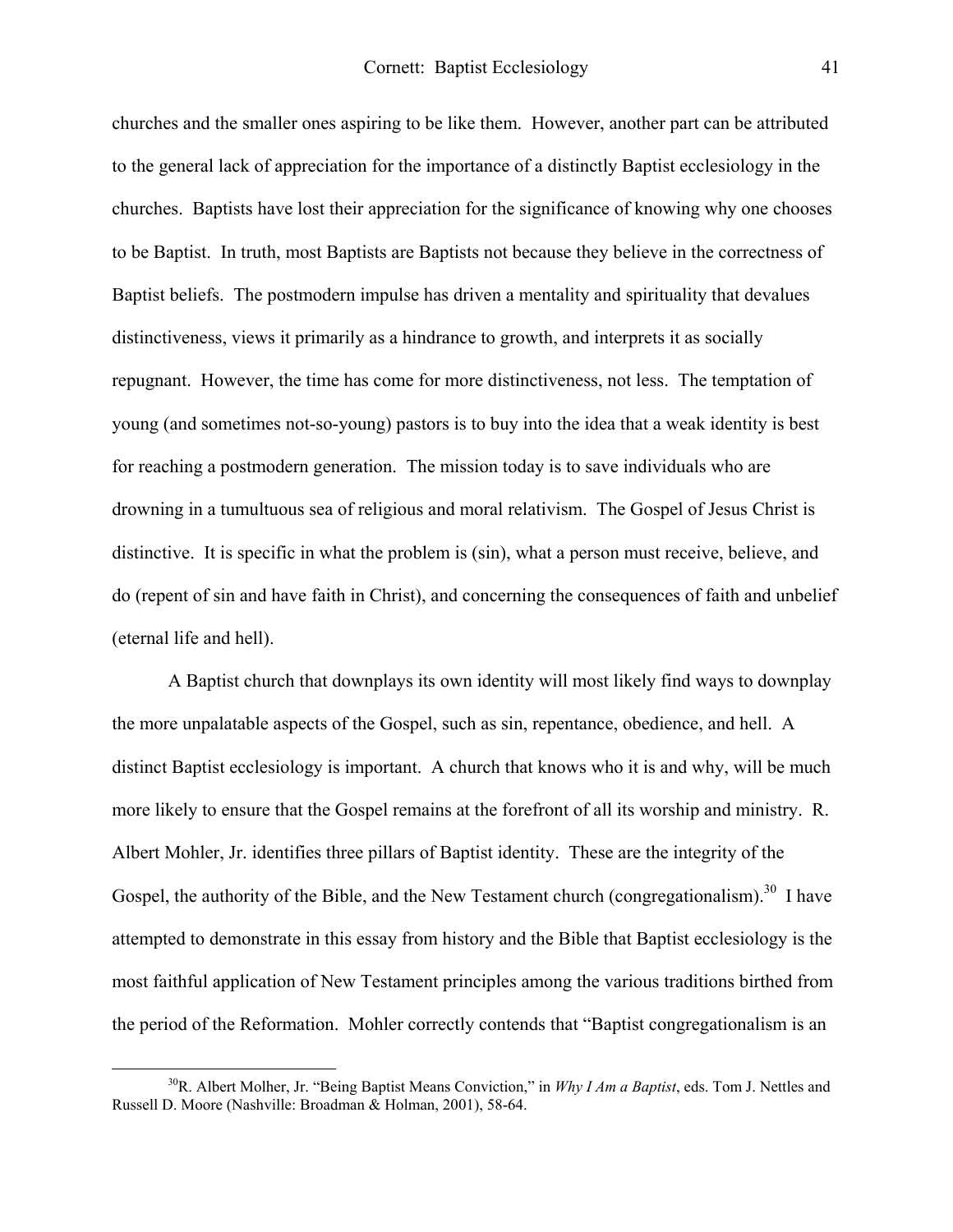exercise in bringing ourselves under the submission to the Word of God—not in exercising our own authority in the place of Scripture."[31](#page-20-0) Baptist ecclesiology did not grow from clear, biblical mandates and rules in regards to church organization; it emerged as older traditions were rejected because of their lack of congruency with scripture and as ecclesiological issues were brought into greater focus through the lens of scripture. In addition, Baptists rejected even their distant English Puritan cousins, the Presbyterians, because of their continued adherence to infant baptism and preference for non-congregational church polity. Although Baptists would continue to appreciate much and still hold much in common with Presbyterians, they found that their own true distinctiveness was in ecclesiological issues, and these issues mattered.

<span id="page-20-0"></span> Inevitably, as traditions solidify they institutionalize. The New Testament does not evidence an explicit model for church organization. But institutionalization is inevitable as a movement becomes a tradition. However, the institution that is created in the tradition often goes beyond the principles upon which the movement was founded. Because of this dilemma of institutionalized Christianity, one should adopt a paradigm based upon the clear biblical principles that are evident. Biblical fidelity, shared leadership, congregational autonomy, and individual competency and responsibility should be the areas of major concern for a church. These principles safeguard the integrity of the Gospel and its proclamation better than any manmade institution. An unabashed commitment to the authority of scripture should preclude all other concerns. Baptists should sincerely seek to know what they should believe, what they should be doing, and what their churches should look like if they are in obedience to the Word of God. Godly servant-leaders who understand that church is not a one-man show should foster a spirit of true fellowship in the work of the Gospel. Each congregation should be free to follow directly the Lord's leadership, without interference from the outside. Each church should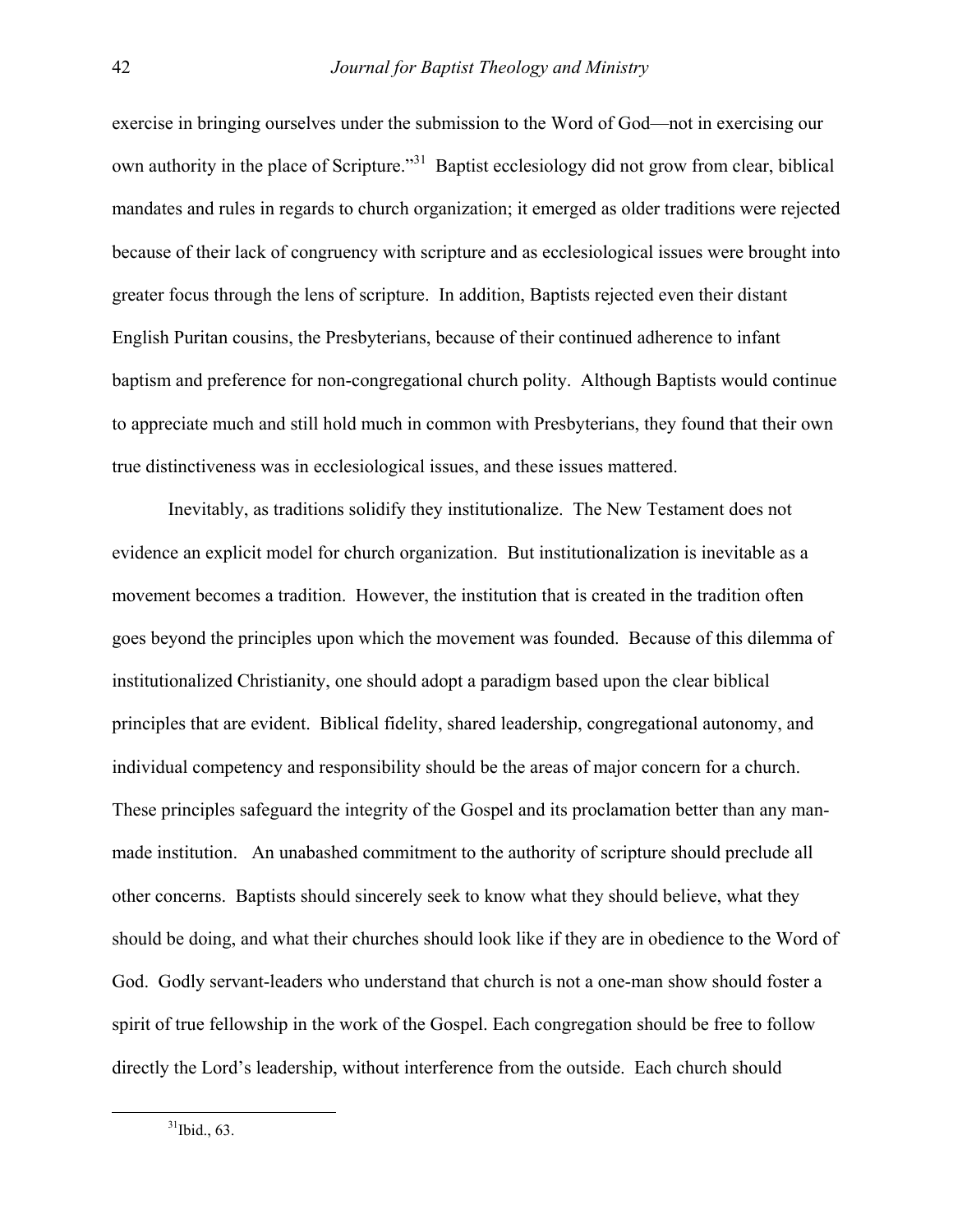embody the teaching that each voluntary member of a church is spiritually capable and responsible. A democratic process helps best facilitate these principles, but it must be a guarded democracy. In a Baptist church democracy should connote responsibility, not the selfish assertion of privilege and individual rights. The Baptist tradition of congregational church polity is superior to Presbyterianism, not because it is explicitly more biblical in its rejection of elder as a ministerial office, but because it encapsulates key biblical principles related to the church, most importantly local autonomy. In the end, the principles of congregationalism are more congruent with Scripture and tend to work better, although certainly not flawlessly since the participants themselves continue to be fallible sinners, and like every generation of Christians, subject to cultural whims.

Careful attention to a principled church polity is crucial for Baptists. At the heart of what we do is the integrity of the Gospel itself. Baptists have historically maintained that a properly ordered church is essential for the proclamation of the true Gospel. The problem today is that many Baptists do not believe this. But consider the importance of such ecclesiological matters. When we compromise the fundamentals of Baptist identity, we run the real risk of undermining the proclamation of the true Gospel. When the Bible is not upheld as the inerrant and authoritative Word of God, liberalism finds a foothold and will ultimately piece by piece dispense with the Gospel. When believers' baptism is not properly understood and applied in our churches, then young children are brought to the water too early and given a false sense of security through a religious work. When the practice of constructive church discipline with a view toward restoration disappears, then believers no longer hold each other theologically and morally accountable and the witness of the church suffers. When elder rule is substituted for congregation rule, then Baptists have charted a course toward abdicating their biblically charged